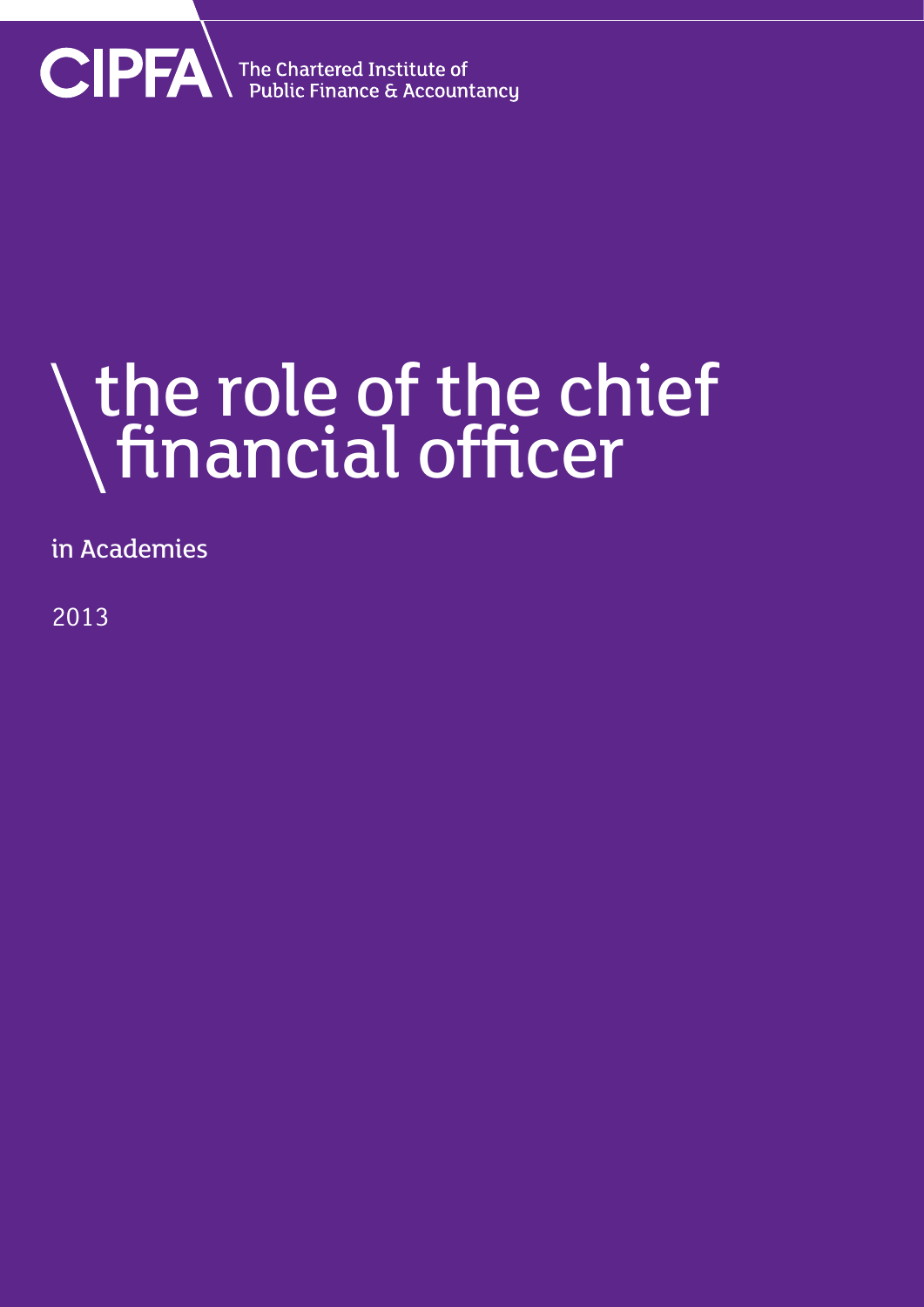CIPFA, the Chartered Institute of Public Finance and Accountancy, is the professional body for people in public finance. Our 14,000 members work throughout the public services, in national audit agencies, in major accountancy firms, and in other bodies where public money needs to be effectively and efficiently managed.

As the world's only professional accountancy body to specialise in public services, CIPFA's portfolio of qualifications are the foundation for a career in public finance. They include the benchmark professional qualification for public sector accountants as well as a postgraduate diploma for people already working in leadership positions. They are taught by our in-house CIPFA Education and Training Centre as well as other places of learning around the world.

We also champion high performance in public services, translating our experience and insight into clear advice and practical services. They include information and guidance, courses and conferences, property and asset management solutions, consultancy and interim people for a range of public sector clients.

Globally, CIPFA shows the way in public finance by standing up for sound public financial management and good governance. We work with donors, partner governments, accountancy bodies and the public sector around the world to advance public finance and support better public services.

#### **Contents**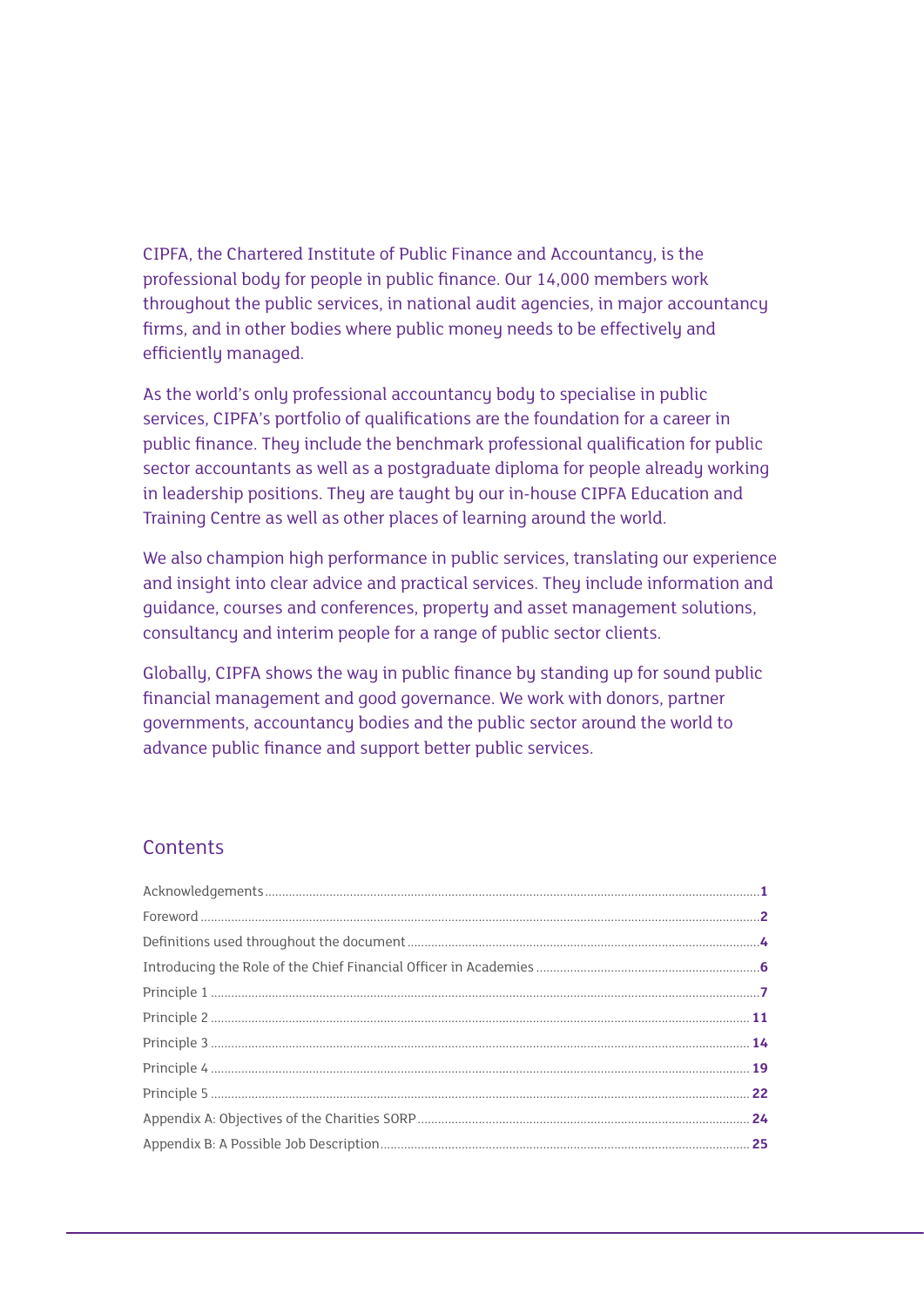### acknowledgements

This guide has been produced by CIPFA's Academies, Colleges and Universities Panel. The members of the Panel are:

| Liam McCabe (Chair)             | University of Stirling                     |
|---------------------------------|--------------------------------------------|
| Kirsten Gillingham (Vice-chair) | St Anthony's College, University of Oxford |
| Kerry Ace                       | <b>CIPFA</b>                               |
| Shirley Atkinson                | University of Sunderland                   |
| David Beattie                   | formerly the Barnfield Federation          |
| Adrian Bowater                  | Walsall Academy                            |
| <b>Bob Deed</b>                 | Cardinal Newman College                    |
| Julian Gravatt                  | Association of Colleges                    |
| Keith Howkins                   | <b>Education Funding Agency</b>            |
| Ann Hughes                      | <b>Education Funding Agency</b>            |
| Julian Knight                   | <b>HEFCE</b>                               |
| Ian Looker                      | PricewaterhouseCoopers                     |
| Ketan Mavani                    | WSP UK                                     |
| Stephanie Mason                 | <b>Baker Tilly</b>                         |
| Ian Noutch                      | <b>Financial Consultant</b>                |
| Peter Newson                    | <b>Education Funding Agency</b>            |
| <b>Brian Page</b>               | Epping Forest College                      |
| Tim Priestly                    | Sirius Academy                             |
| Mike Rowley                     | <b>KPMG</b>                                |
| Emma Smith                      | Welsh Government                           |
| Pete Smith                      | <b>Borders College</b>                     |
| Allan Spencer                   | University of Sussex                       |
| <b>Gwndaf Tobias</b>            | University of Wales, Trinity St David      |
| Graham Tru                      | East Berkshire College                     |
| Peter Ward                      | Scottish Funding Council                   |
| Paul Wright-Anderson            | National Audit Office                      |
| David Yorath                    | Cotham Academy & Bristol Schools Forum     |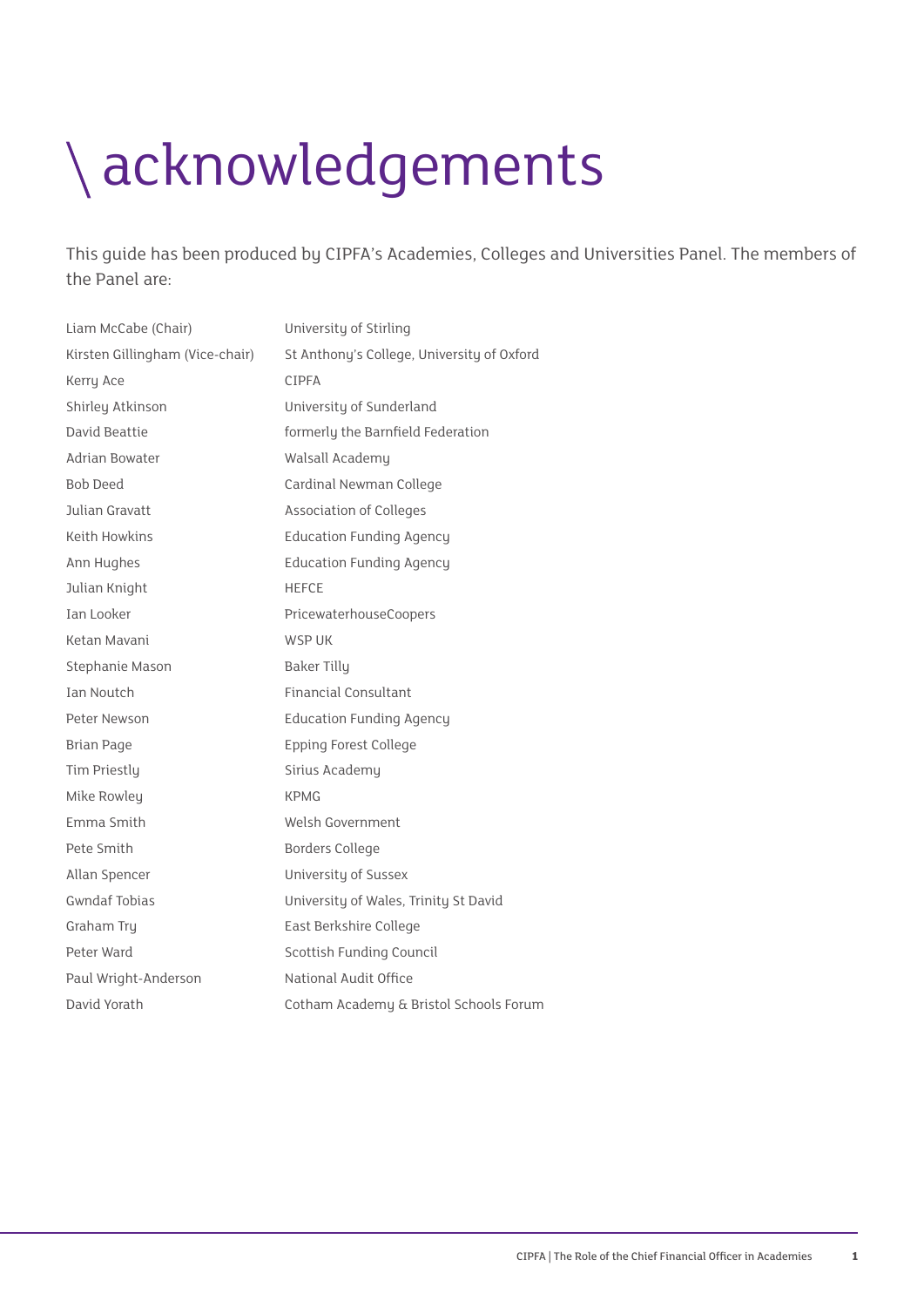### foreword

The chief financial officer (CFO) occupies a critical position in any organisation, holding the financial reins of the business and ensuring that resources are used wisely to secure positive results. Achieving value for money and securing stewardship are key components of the CFO's role in public service organisations.

This guide to the role of the CFO describes the role and responsibilities of CFOs in academy trusts including free schools, studio schools, university technical colleges and city technical colleges. It builds on CIPFA's *Statement on the Role of the Chief Financial Officer in Public Service*  Organisations<sup>1</sup> which was published in 2009, and interprets the principles and roles set out in that document for academies. The statement and approach from the generic guide are set out below.

#### **Statement approach and structure**

The Statement sets out the five principles that define the core activities and behaviours that belong to the role of the CFO in public service organisations and the organisational arrangements needed to support them. Successful implementation of each of the principles requires the right ingredients in terms of:

- The Organisation;
- The Role: and
- The Individual

For each principle the Statement sets out the governance arrangements required within an organisation to ensure that CFOs are able to operate effectively and perform their core duties. The Statement also sets out the core responsibilities of the CFO role within the organisation. Many of the day-to-day responsibilities may in practice be delegated or even outsourced, but the CFO should maintain oversight and control.

Summaries of personal skills and professional standards then detail the leadership skills and technical expertise organisations can expect from their CFO. These include the key requirements of CIPFA and the other professional accountancy bodies' codes of ethics and professional standards to which the CFO as a qualified professional is bound. The personal skills described have been aligned with the most appropriate principle, but in many cases can support other principles as well.



**1** www.cipfa.org/policy-and-guidance/reports/the-role-of-the-chief-financial-officer-in-public-service-organisations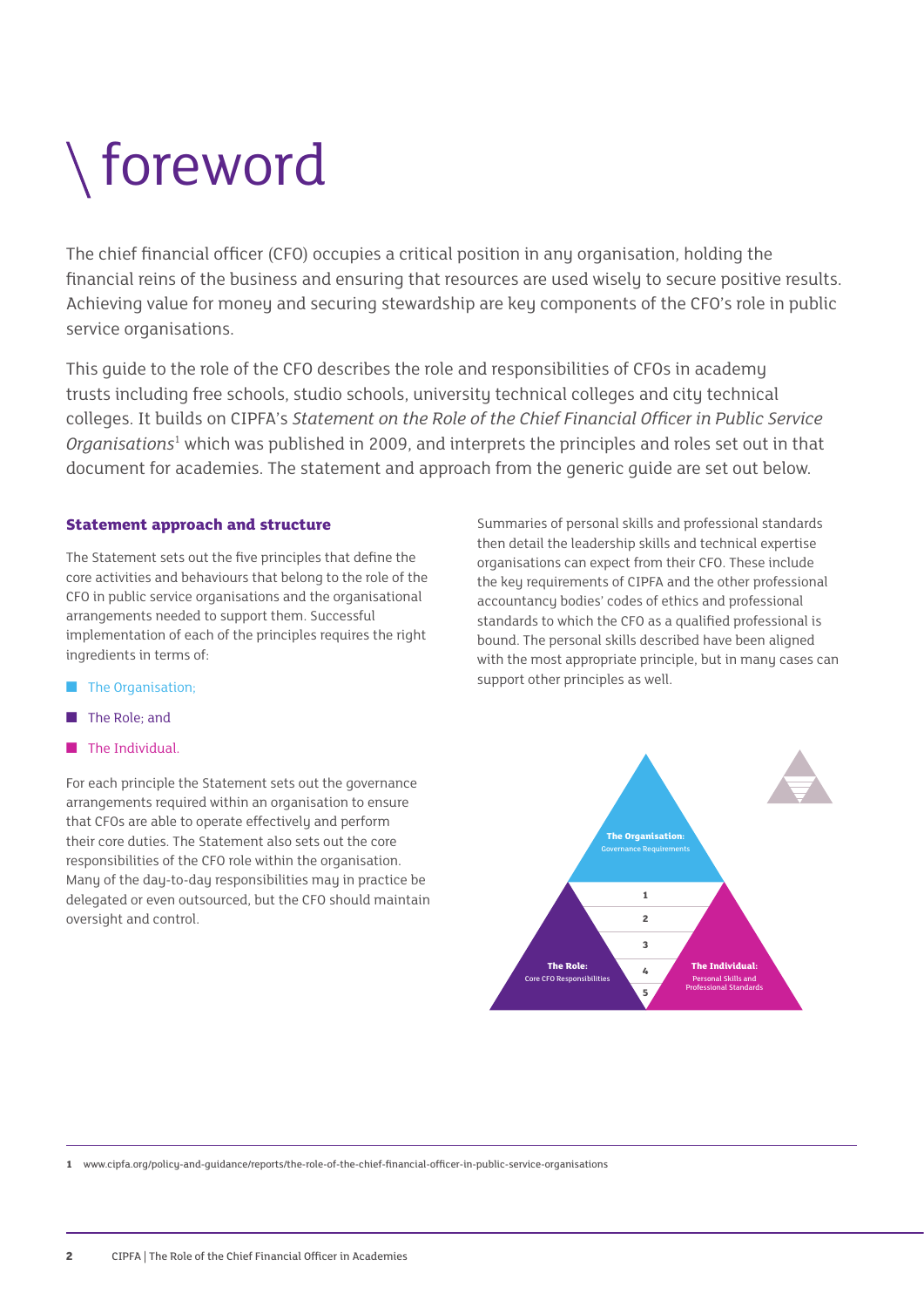#### **CIPFA Statement on the role of the Chief Financial Officer (CFO) in public service organisations**

#### **The CFO in a public service organisation:**

- **1** is a key member of the Leadership Team, helping it to develop and implement strategy and to resource and deliver the organisation's strategic objectives sustainably and in the public interest;
- **2** must be actively involved in, and able to bring influence to bear on, all material business decisions to ensure immediate and longer term implications, opportunities and risks are fully considered, and alignment with the organisation's financial strategy; and
- **3** must lead the promotion and delivery by the whole organisation of good financial management so that public money is safeguarded at all times and used appropriately, economically, efficiently and effectively.

#### **To deliver these responsibilities the CFO:**

- **4** must lead and direct a finance function that is resourced to be fit for purpose; and
- **5** must be professionally qualified and suitably experienced.

The *Role of the Chief Financial Officer in Academies* is not intended to be exhaustive – the list of other potential roles that the CFO might take on is diverse. Different institutions make different choices. This guide sets out the key responsibilities of the CFO in academies as well as the personal skills and professional standards that are critical to success in the role.

This guide will be of interest to executive heads of institutions, members of governing bodies, officers of institutions and finance practitioners who are new to the sector, as well as CFOs and to those aspiring to this demanding and complex role.

#### **Key recommendations for good practice in academies**

- The academy should clearly designate an employee in the role of CFO who has a direct reporting line to the principal.
- The CFO should be a key member of the senior management team with a status equivalent to other team members.
- The CFO must be involved in, and able to bring influence to bear on, all material business decisions.
- The CFO must lead the promotion and delivery by the whole organisation of good financial management.
- The CFO must lead and direct a finance function that is resourced to be fit for purpose.
- The CFO would benefit from being professionally qualified and must be suitably experienced.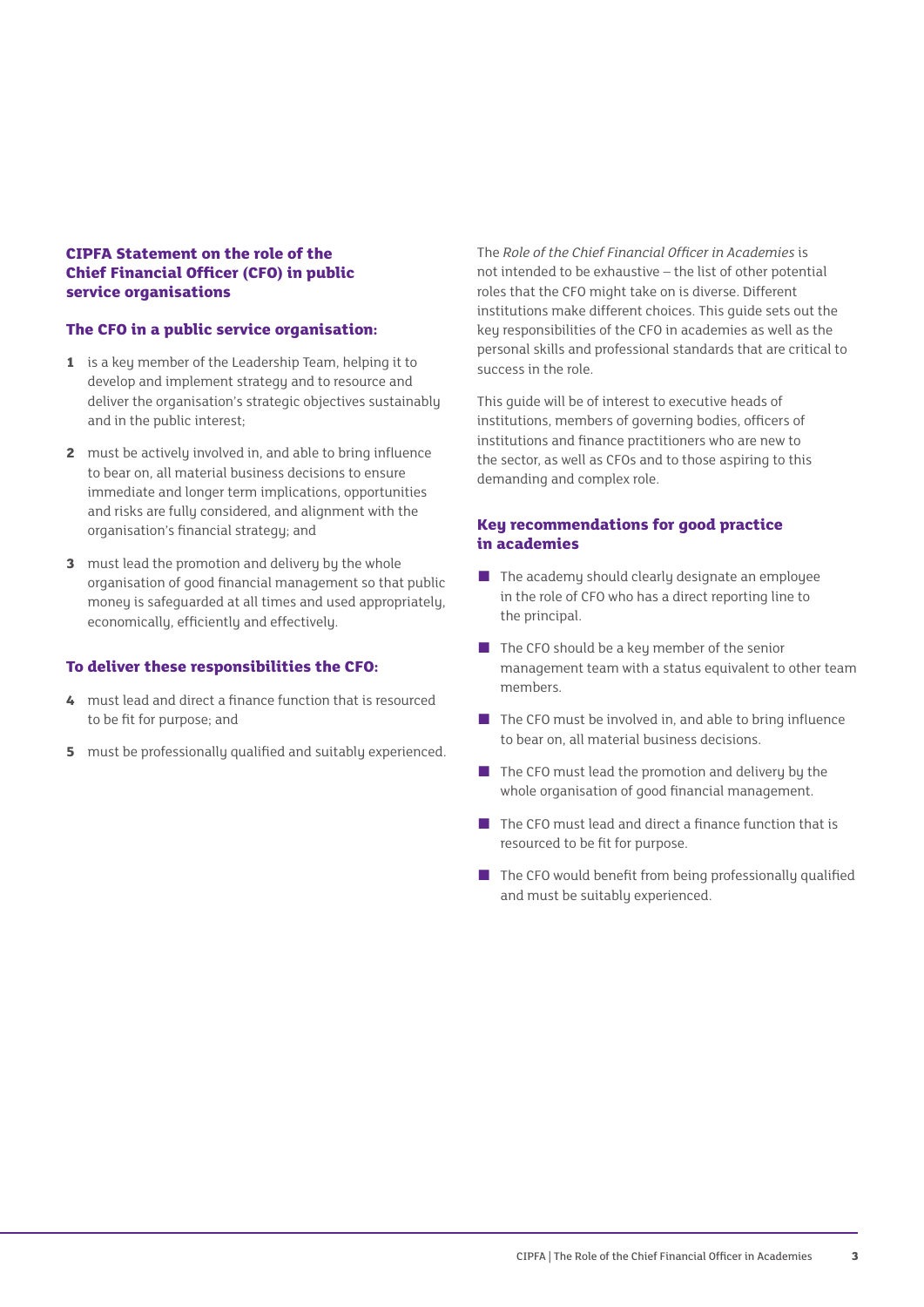### definitions used throughout the document

The public services have a variety of organisational structures and governance arrangements. Set out below are the terms used throughout the generic *Statement on the Role of the Chief Financial Officer in Public Service Organisations* together with an explanation of the terms in general use in academies where appropriate.

| <b>Chief financial officer (CFO)</b>    | The organisation's most senior executive role charged with leading and directing financial<br>strategy and operations. In academies this refers to the 'principal finance officer' role which<br>institutions are required to appoint by the funding body. This officer could have a variety of<br>titles (for example director of finance, bursar or business manager) and may have other roles<br>$-$ such as estates or IT $-$ in addition to his or her financial responsibilities. This guide relates<br>to the finance role only. |
|-----------------------------------------|-----------------------------------------------------------------------------------------------------------------------------------------------------------------------------------------------------------------------------------------------------------------------------------------------------------------------------------------------------------------------------------------------------------------------------------------------------------------------------------------------------------------------------------------|
| <b>Leadership team</b>                  | Comprises the board and management team. This concept is explored for academies under<br>Principle 1.                                                                                                                                                                                                                                                                                                                                                                                                                                   |
| <b>Board</b>                            | The group of people charged with setting the strategic direction for the organisation and<br>responsible for its achievement. This is the governing body and in academies this is normally<br>called the 'board', 'academy trust board' or 'board of trustees'.                                                                                                                                                                                                                                                                         |
|                                         | It operates on behalf of the academy trust which is the legal body responsible for running<br>the academy.                                                                                                                                                                                                                                                                                                                                                                                                                              |
| <b>Management team</b>                  | The group of executive staff comprising the senior management charged with the execution<br>of strategy. In academies this is often called the 'senior management team'.                                                                                                                                                                                                                                                                                                                                                                |
| <b>Chief executive</b>                  | The most senior executive role in the organisation. In academies this will normally be the<br>principal/head teacher. He or she is accountable for the use of public funds provided by the<br>funding body to the board and through it to the secretary of state and Parliament.                                                                                                                                                                                                                                                        |
| <b>Managers</b>                         | Staff responsible for the achievement of the organisation's purpose through services/<br>businesses and delivery to its clients/customers. In academies the term covers a wide variety<br>of staff. It can include the principal and vice principals, heads of academic departments,<br>heads of support and administrative services.                                                                                                                                                                                                   |
| <b>Finance function</b>                 | The staff with a prime responsibility for financial matters, located either in a central<br>department or within business/service areas. Some functions may be outsourced.                                                                                                                                                                                                                                                                                                                                                              |
| Governance <sup>2</sup>                 | The arrangements in place to ensure that an organisation fulfils its overall purpose, achieves<br>its intended outcomes for citizens and service users, and operates in an economical, effective,<br>efficient and ethical manner.                                                                                                                                                                                                                                                                                                      |
| <b>Financial management<sup>3</sup></b> | The system by which the financial aspects of a public service organisation's business are<br>directed, controlled and influenced, to support the delivery of the organisation's goals.                                                                                                                                                                                                                                                                                                                                                  |

**<sup>2</sup>** *The Good Governance Standard for Public Services,* CIPFA, 2004

**<sup>3</sup>** *CIPFA FM Model 2009*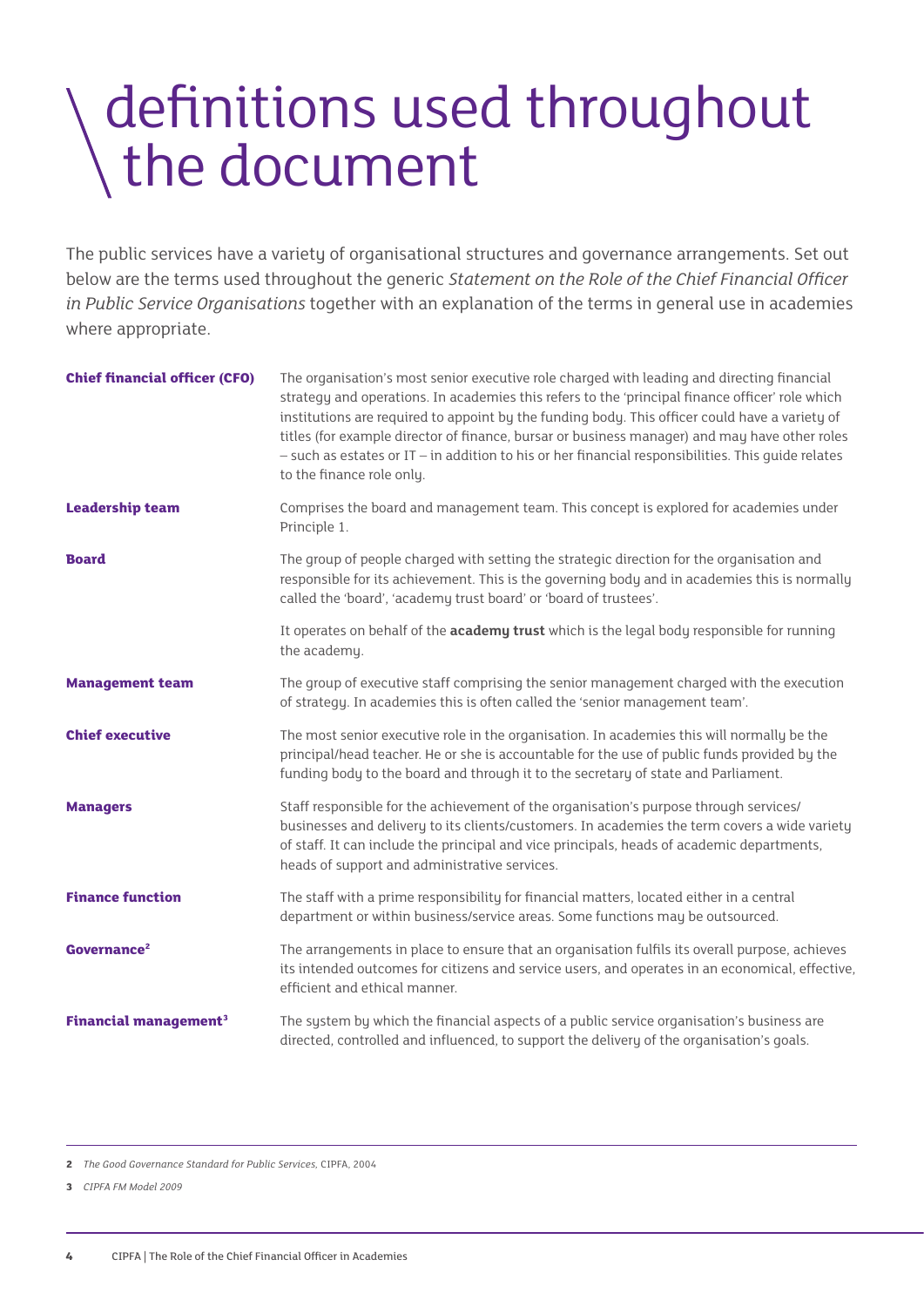| <b>Audit committee</b>             | The governance group charged with independent assurance of the adequacy of the<br>risk management framework, the internal control environment and the integrity of<br>financial reporting.                                                                                                                                                                    |
|------------------------------------|---------------------------------------------------------------------------------------------------------------------------------------------------------------------------------------------------------------------------------------------------------------------------------------------------------------------------------------------------------------|
| <b>Internal audit</b>              | An assurance function that provides an independent and objective opinion to the<br>organisation on the control environment, by evaluating its effectiveness in achieving the<br>organisation's objectives.                                                                                                                                                    |
| <b>Head of profession</b>          | The individual charged with promoting professional standards within the organisation.                                                                                                                                                                                                                                                                         |
| <b>Annual governance report</b>    | The mechanism by which an organisation publicly reports on its governance arrangements<br>each year. In academies, institutions are required to publish with their financial statements<br>a statement of corporate governance and statement of responsibilities including reference to<br>the institution's systems of internal control and risk management. |
| <b>Public service organisation</b> | One or more legal bodies managed as a coherent operational entity with the primary objective<br>of providing goods or services that deliver social benefits for civic society, are not privately<br>owned, and receive public and/or charitable funding.                                                                                                      |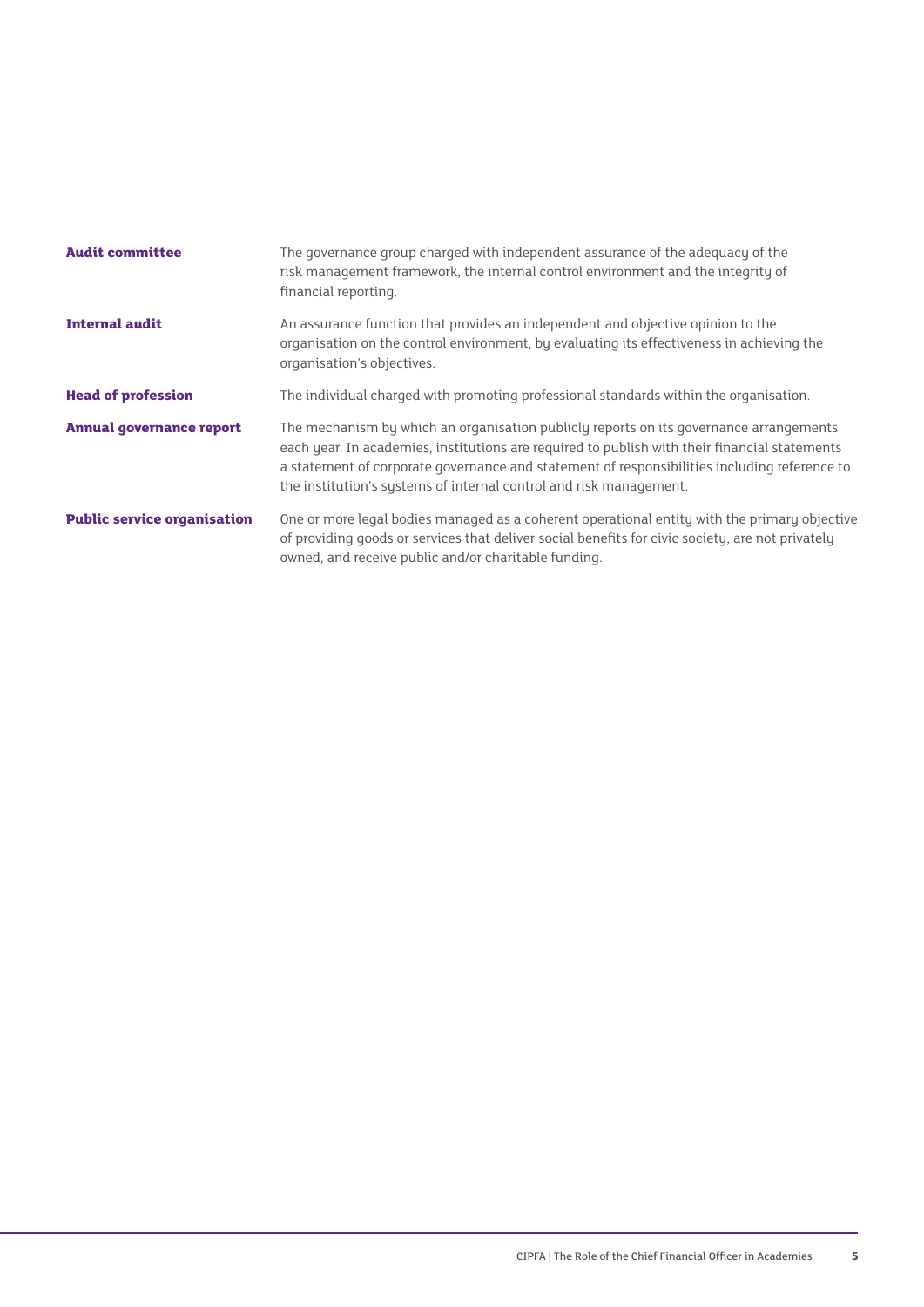# \introducing the role of the<br>\chief financial officer

#### in Academies

#### **Background**

This guide to the role of the CFO in academies advises on how CIPFA's overarching *Statement on the Role of the Chief Financial Officer in Public Service Organisations* can be interpreted for academies. This guide includes sections on the five core principles from the overarching statement. Each section considers the principles in an academy context.

The *Academies Financial Handbook* issued by the Education Funding Agency sets out the duties and obligations of an academy trust which has a funding agreement with the secretary of state for education. Academy trusts must:

- as companies, produce audited company accounts
- as charities, maintain accounting records and prepare and publish accounts in line with *Accounting and Reporting by Charities: Statement of Recommended Practice* (the SORP)
- $\blacksquare$  as public bodies, ensure regularity, propriety and value for money in their management of public funds.

The academy trust must designate a named individual, normally the principal, as the 'accounting officer'. This post confers responsibility for financial and administrative matters. This is a vital role, as the accounting officer is personally responsible to the governing body for:

- ensuring regularity and propriety
- prudent and economical administration
- avoidance of waste and extravagance
- efficient and effective use of available resources
- the day-to-day organisation, staffing and management of the academy.

As the executive head, the principal is responsible for running the institution and as such his or her duties are very wide. Academy trust boards are therefore also required by the funding body to appoint a 'principal finance officer' – a chief financial officer, finance director, business manager or equivalent. Academies must, therefore, have **someone clearly designated** in the CFO role. This person should have a direct reporting line to the principal.

Financial management will be delegated to a CFO, who will take professional responsibility for such areas of an institution's work.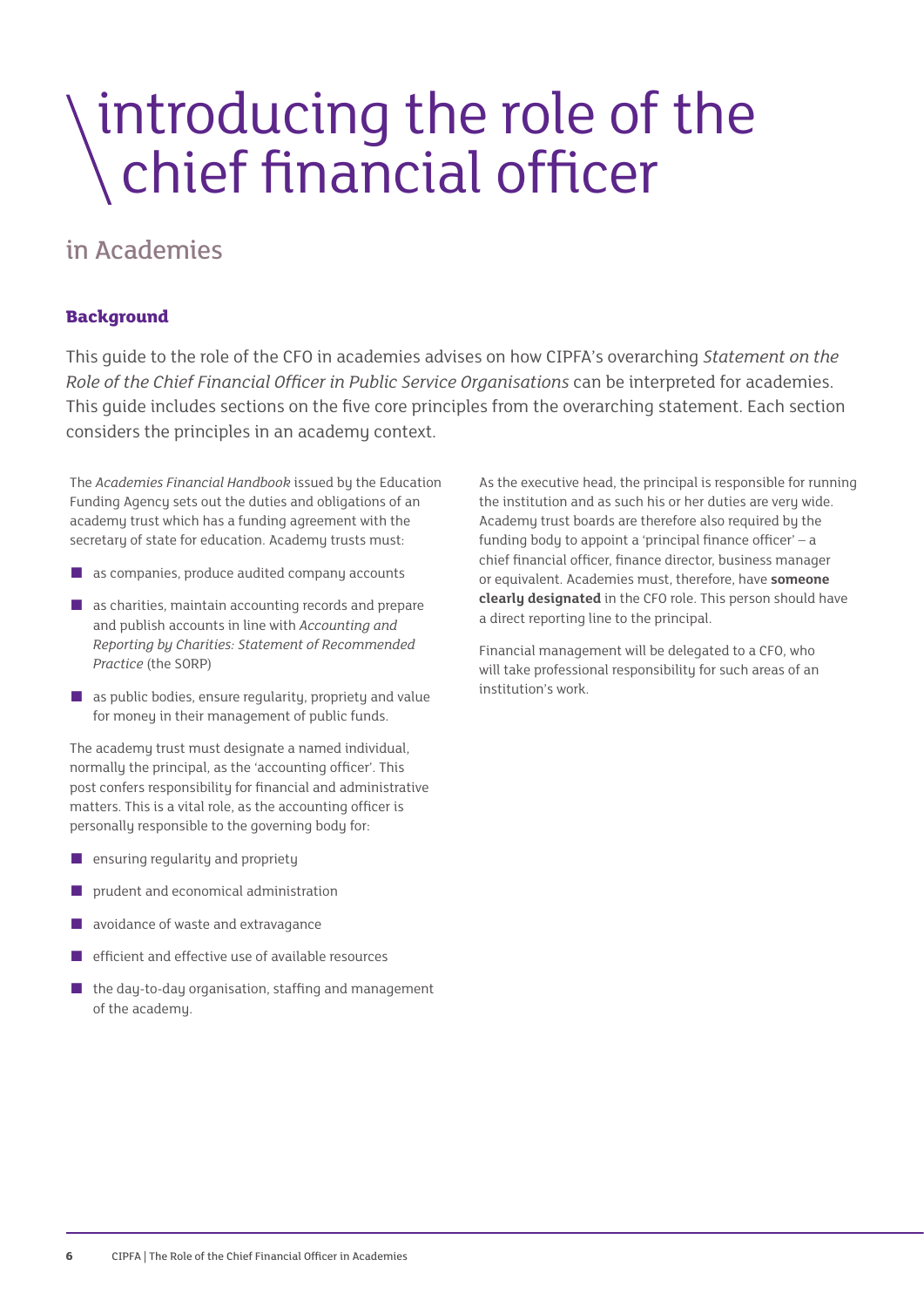

## principle 1

The CFO in a public service organisation is a key member of the leadership team, helping it to develop and implement strategy and to resource and deliver the organisation's strategic objectives sustainably and in the public interest.

#### **Key member of the Leadership Team**

Collectively the leadership team is responsible for setting the strategic direction for the organisation, its implementation and the delivery of public services. In recognition of the centrality of financial issues to organisational success it is UK government policy that all government departments should have a professional CFO reporting directly to the permanent secretary with a seat on the departmental board, with a status equivalent to other board members. HM Treasury recommends 'It is good practice for all other public sector organisations to do the same, and to operate to the same standards'.<sup>4</sup> CIPFA supports this recommendation which points to the need for the proper recognition of the role of finance at the highest management level.

For the purpose of this guide, the concept of 'leadership team' includes the governing body, the senior management team and key committees of the institution. The centre of the institution's decision making process, for most institutions, is the senior management team, which may also be referred to as the 'academy leadership team' or 'school leadership team'. The CFO should play a key role within these leadership teams. **He or she should have defined responsibilities and powers; should report directly to the principal and be a member of the senior management team, with a status at least equivalent to other members.**<sup>5</sup> The CFO must also, therefore, behave in ways that are consistent with the institution's agreed values and objectives.

The CFO has an important role in supporting and advising the governing body on all financial matters. The CFO must therefore have access to all governors – individually and collectively – and vice versa, and establish a good professional working relationship with them founded on mutual trust and respect. The CFO will need to work particularly closely with some individual governors – for example the chairs of finance and audit committees.

#### **Developing and implementing organisational strategy**

Academies face many challenges. Alongside exploring their new found freedoms there is a continual emphasis within institutions on delivering value for money from public funds. There is also increasing competition between institutions, partly prompted by the funding methodologies adopted by the funding body, however partnership and co-operation between institutions continue to be seen as important in education policy. Academies are also participating in partnerships with a variety of public, private and voluntary bodies. Many are sponsored by businesses, universities or colleges.

Strategic planning needs to be based on an understanding of the external landscape, the institution's demand and cost drivers, and the need to manage and fund longer term commitments on a sustainable basis. Finance translates ambitions and goals across the organisation into a common language, so the CFO must share in the strategy development and implementation responsibilities of the leadership team.

#### **Helping resource and deliver organisational objectives**

Chief financial officers in academies may hold a range of different responsibilities beyond finance. However, organisations must not let the CFO's core financial responsibilities be compromised through creating too wide a portfolio. Dilution and/or overload in the role of the CFO can result in poor financial outcomes for the institution. Setting out the core CFO responsibilities in this guide is intended to allow academies and their CFOs to assess their job descriptions, to ensure that their core finance responsibilities can be properly performed.

**4** *Managing Public Money,* Annex 4.1, HM Treasury, 2013

**<sup>5</sup>** *The Statement on the Role of the Chief Financial Officer in Public Service Organisations* recommends that if different organisational arrangements are made the reasons should be explained publicly in the institution's annual governance report together with how these deliver the same impact.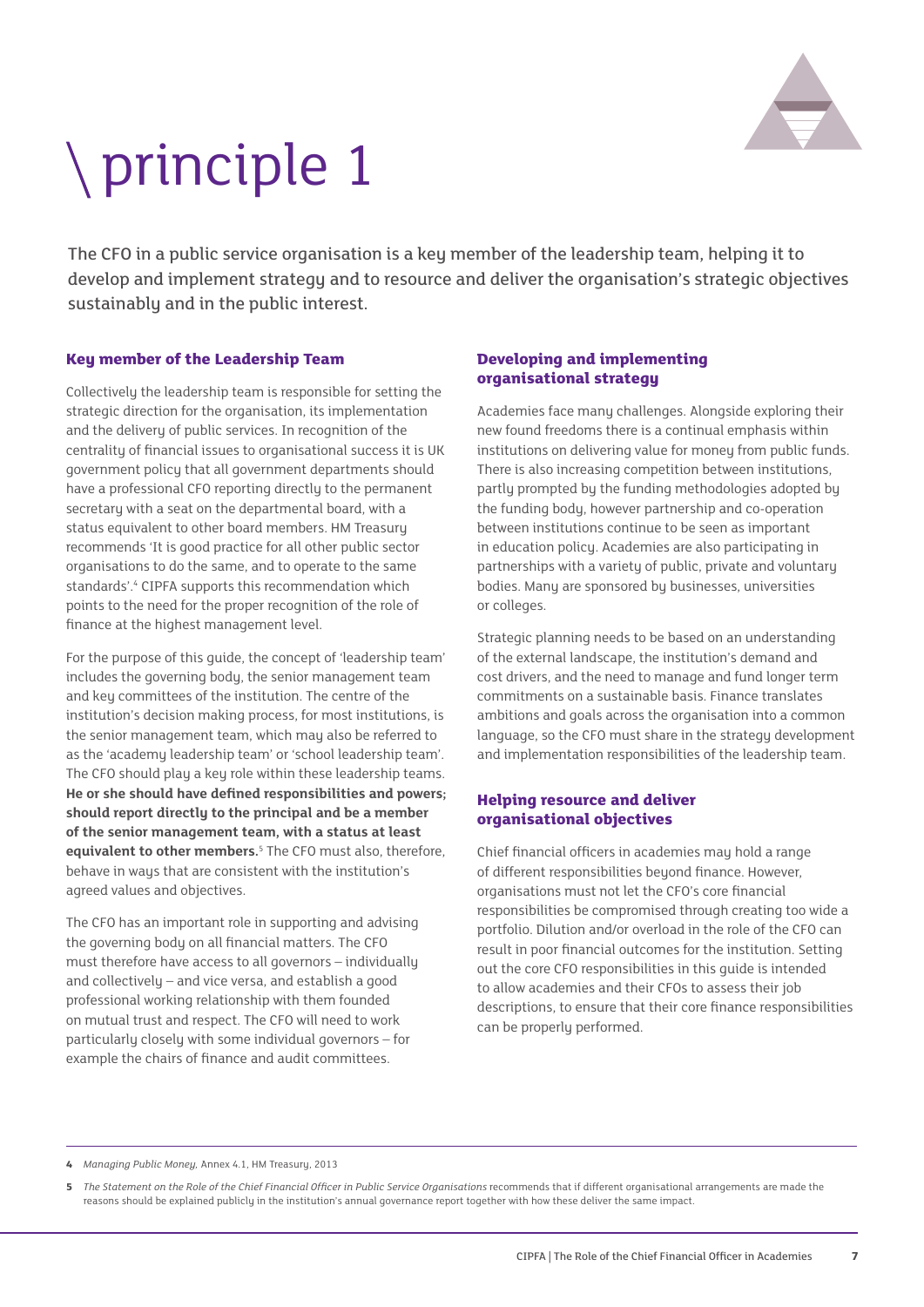Academies need to engage with partners through a range of collaborative relationships in order to realise their goals. Partnership working and the focus on outcomes mean that the CFO needs to understand the financial risks and potential liabilities that may impact on the institution and have appropriate involvement in partnerships' business decisions and formal contracts arising. The CFO must therefore work to develop strong and constructive working relationships with key decision makers in partner organisations.

#### **Delivering the institution's strategic objectives sustainably and in the public interest**

Academies have a corporate responsibility to operate within available resources and to remain financially sound over the short, medium and longer term. They must manage cash appropriately and avoid going overdrawn.

Maximising public value involves an appreciation of student and local community needs, expectations and preferences, and the planning process must allow for their involvement and influence. The internal process to determine priorities often needs to grapple with rationing and difficult trade-offs between present and future benefits. The overarching long term need to match financial resources to the academy's purposes and policies, within constraints of affordability, taken with the responsibility to the local community and taxpayers for financial stewardship, means that the CFO must contribute actively to cross-organisational issues and to corporate decision making.

Public finance is complex and highly regulated, and the CFO must contribute expert technical advice and interpretation. CFOs will need to strike a balance between public and organisational interests and take account of relevant charities legislation.

The CFO must exercise a professional responsibility to intervene in spending plans in order to maintain the balance of resources so that the academy remains a going concern.

To ensure that the necessary corrective action is implemented, the CFO must have direct access to the principal, the audit committee and to external audit as well as leadership team members.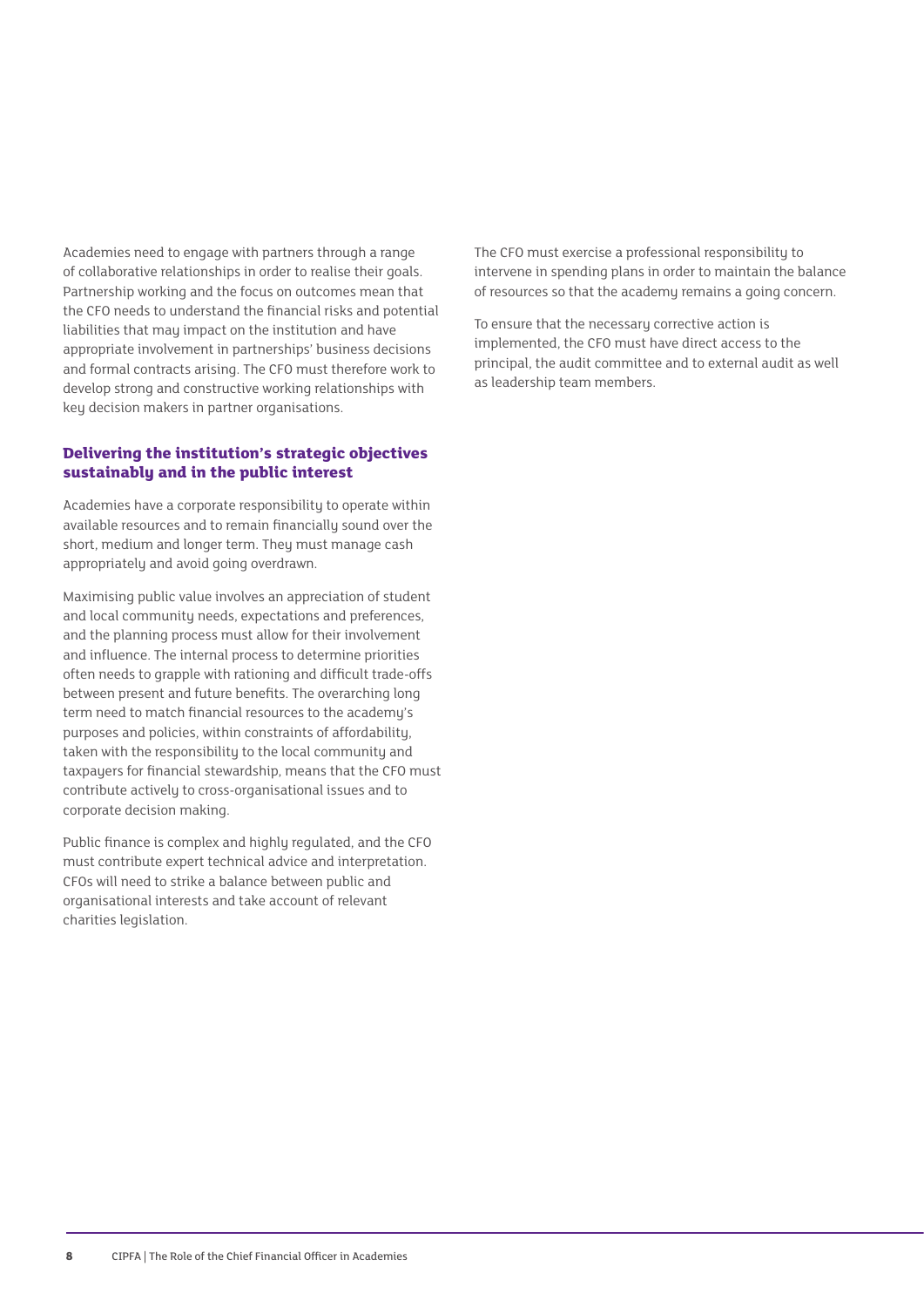

#### **Governance requirements Principle 1**

- Set out a clear statement of the respective roles and responsibilities of the leadership team and its members individually.
- Ensure that the CFO reports directly to the head of the institution and is a member of the senior management team with a status at least equivalent to other members.<sup>6</sup>
- Determine a scheme of delegation and reserve powers, including a formal schedule of those matters specifically reserved for collective decisions by the governing body, and ensure that it is monitored and updated.
- Ensure that the institution's governance arrangements allow the CFO:
	- to bring influence to bear on all material business decisions
	- direct access to the principal, leadership team members, the audit committee and external audit.
- Review the scope of the CFO's other management responsibilities to ensure financial matters are not compromised.



#### **Core CFO responsibilities Principle 1**

- Contributing to the effective leadership of the institution, maintaining focus on its purpose and vision through rigorous analysis and challenge.
- Contributing to the effective management of the institution, including strategy implementation, cross-organisational issues, integrated business and resource planning, risk management and performance management.

**<sup>6</sup>** *The Statement on the Role of the Chief Financial Officer in Public Service Organisations* recommends that if different organisational arrangements are made the reasons should be explained publicly in the institution's annual governance report together with how these deliver the same impact.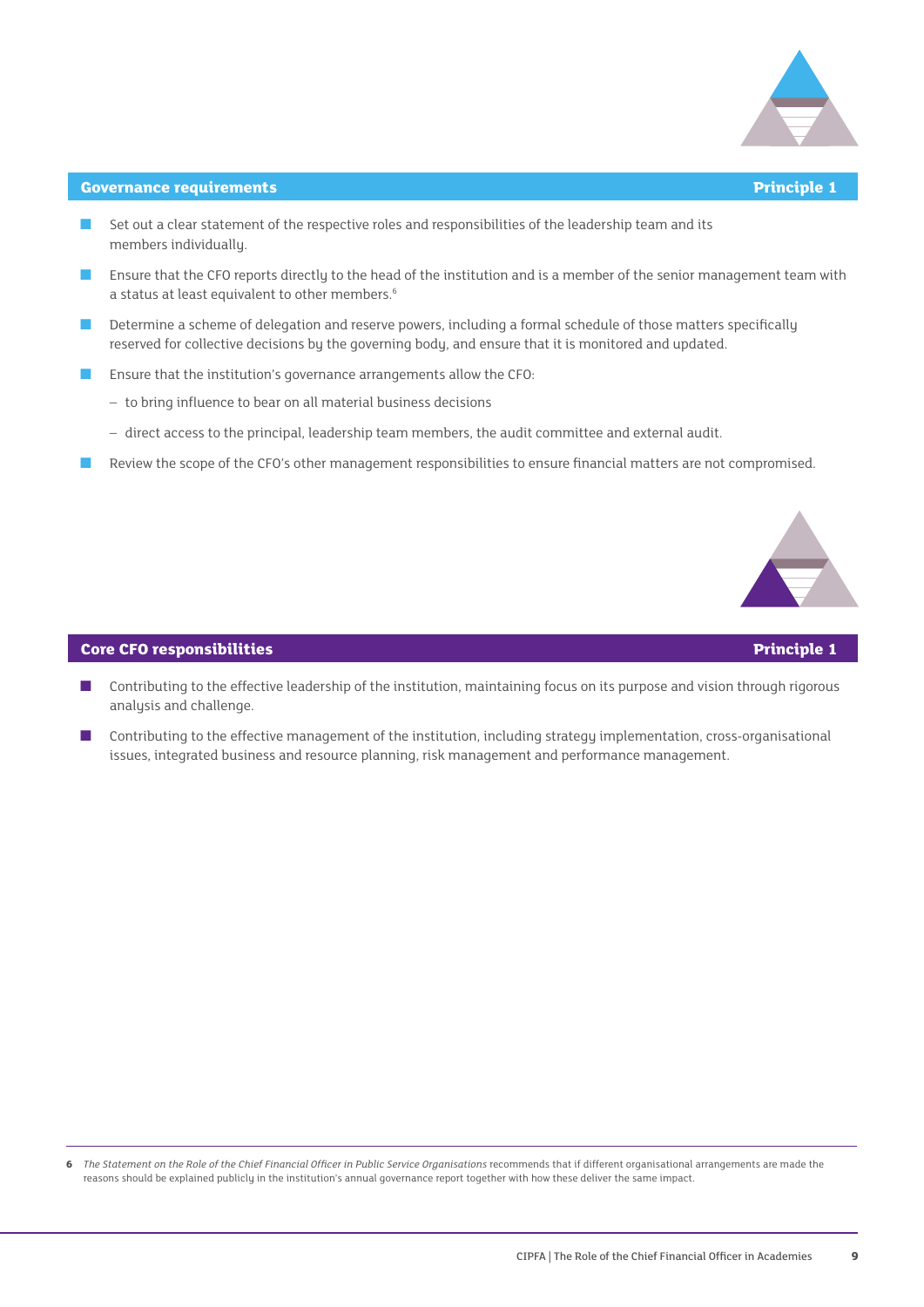

#### **Personal skills and professional standards Principle 1**

- Build strong working relationships with leading governors, other senior managers and the institution's partners and stakeholders based on mutual trust and a clear understanding of roles and responsibilities.
- Role model, energetic, determined, positive, robust and resilient leadership, able to inspire confidence and respect, and exemplify high standards of conduct and personal behaviour.
- Support collective ownership of strategy, risks and delivery.
- Balance conflicting pressures and needs, including short and longer term trade-offs.
- Demonstrate strong commitment to innovation and performance improvement.
- Comply with ethical standards<sup>7</sup> and with the seven principles for the conduct of people in public life. Impartiality is a further fundamental requirement of those operating in the public services.

**7** and with the IFAC *Code of Ethics for Professional Accountants*, as implemented by local regulations and accountancy bodies where applicable. The fundamental principles set out in the code are integrity, objectivity, professional competence and due care, confidentiality, and professional behaviour.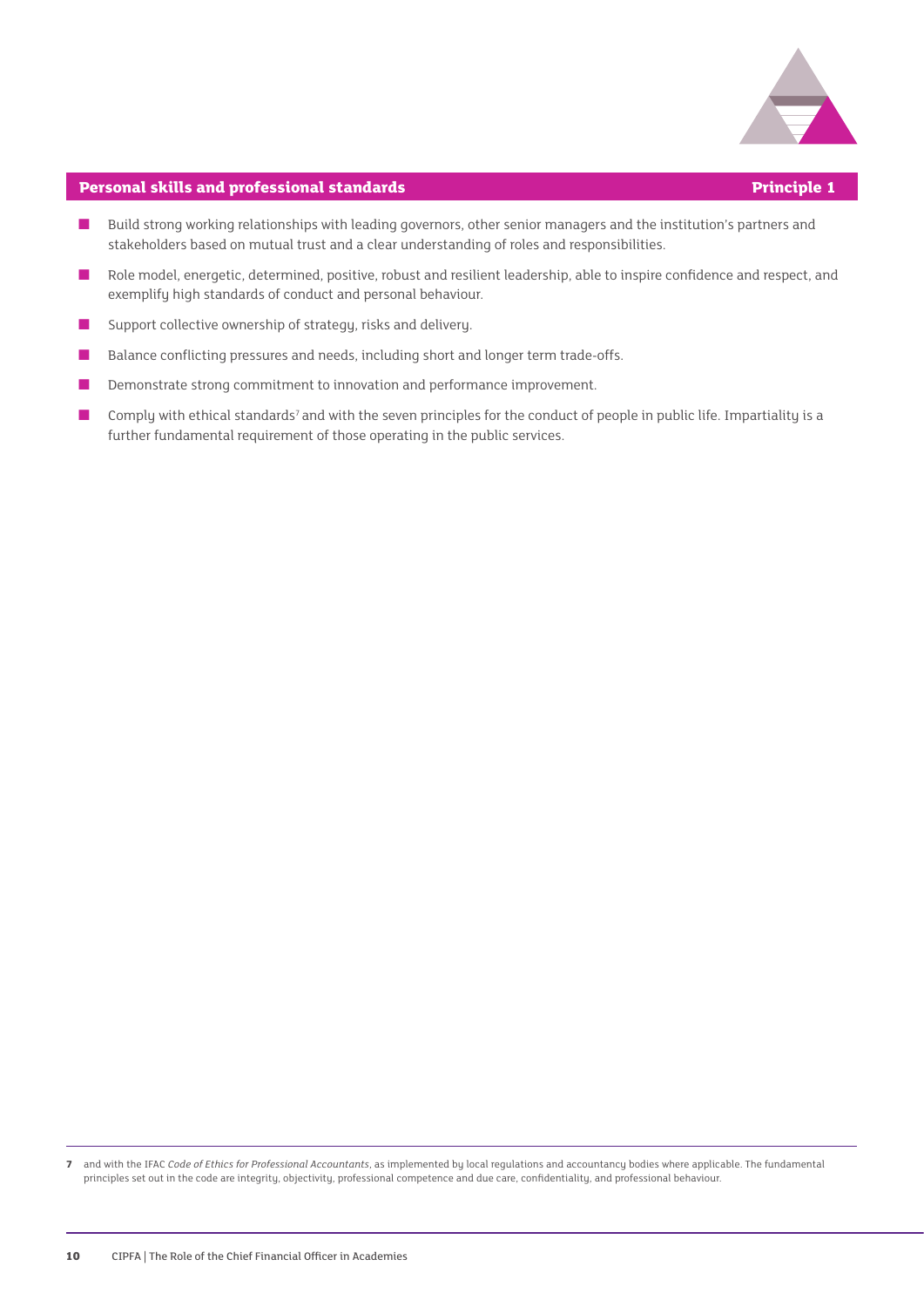

# principle 2

The CFO in a public service organisation must be actively involved in, and able to bring influence to bear on, all material business decisions to ensure immediate and longer term implications, opportunities and risks are fully considered, and alignment with the organisation's overall financial strategy.

#### **Responsibility for financial strategy**

No organisation can achieve its goals effectively without proper structures for allocating and optimising the use of resources. The centrality of finance means the CFO must play the lead role in advising and supporting the leadership team in turning policy aspirations into reality, by aligning financial planning with the vision and strategic objectives for the institution.

In academies, the governing body is responsible for the overall strategic direction of the institution *but it will look to the CFO* to develop the financial strategy and to monitor its delivery. The financial strategy sets the context for the development of both financial forecasts and budgets and often validates the rest of the academy's strategy, since it ensures that the overall strategy is both realistic and capable of being delivered. The financial strategy needs to be integrated with the other key strategies to ensure that the academy has sufficient resources and that it will maintain financial solvency and deliver value for money overall.

The CFO must also develop and manage resource allocation models to optimise outputs and benefits within funding constraints. In implementing these models, the CFO must ensure that the financial and risk implications of policy initiatives are analysed and appropriately addressed. Models must encompass annual operations, financial targets and benchmarks. They must also take into account future commitments, resources available and the desirable levels of reserves, to ensure that the institution's finances remain sustainable.

#### **Influencing decision making**

Academies must be rigorous in their decision making, be explicit about the reasons for their decisions and record the supporting information and expected impact. This requires the CFO to be actively involved in, and able to bring influence to bear on, all material business decisions whenever and wherever they are taken.

The CFO must be able to advise the leadership team directly, in order to enable it to discharge its responsibilities in relation to the institution's financial health and long term viability. Where the committee system is a major vehicle for decision making, it is important that the CFO is available to support governors and officers with appropriate financial advice at meetings of the major resource committees, including the finance and planning and resources committee as well as the audit committee and governing body. The CFO must therefore be a persuasive and confident communicator with the status and credibility to challenge others, and influence material business decisions.

#### **Financial information for decision makers**

The CFO has an important role in ensuring necessary financial information and advice is provided to the leadership team and decision makers at all levels across the organisation. Meaningful financial analysis and robust and impartial interpretation are key components in performance management, asset management, investment appraisal, risk management and control.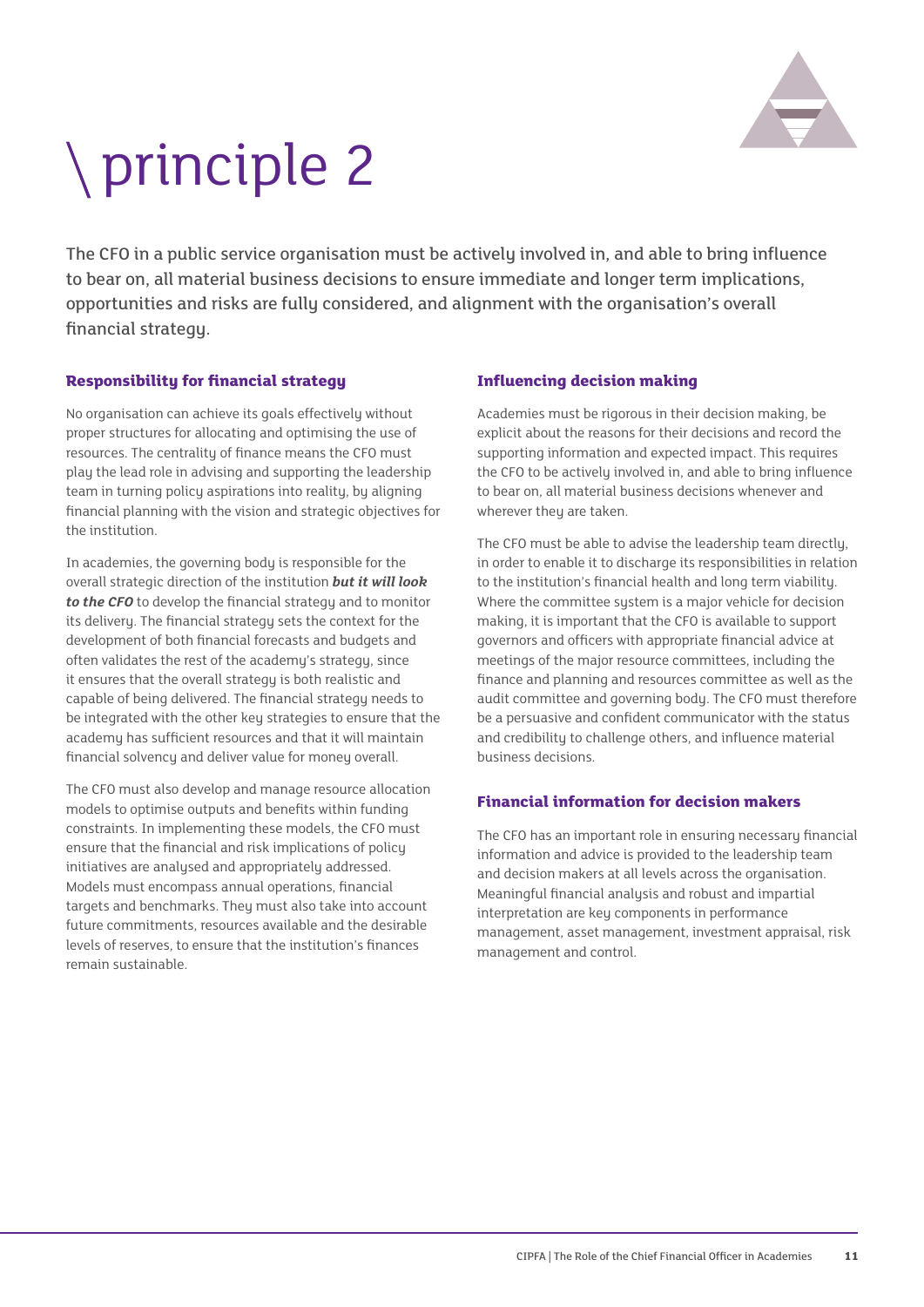

#### **Governance requirements Principle 2**

- Establish a medium term business and financial planning process to deliver the academy's strategic objectives, including:
	- a medium term financial strategy to ensure sustainable finances
	- a robust annual budget process that ensures financial balance
	- a monitoring process that enables this to be delivered.
- Ensure that professional advice on matters that have financial implications is available and recorded well in advance of decision making and used appropriately.
- Ensure that those making decisions are provided with information that is fit for the purpose relevant, timely and giving clear explanations of financial issues and their implications.



#### **Core CFO responsibilities Principle 2**

#### **Responsibility for financial strategy**

- Agreeing the financial framework with sponsoring organisations and planning delivery against the defined strategic and operational criteria.
- Maintaining a long term financial strategy to underpin the institution's financial viability within the agreed performance framework.
- Implementing financial management policies to underpin sustainable long-term financial health and reviewing performance against them.
- Developing and maintaining an effective resource allocation model to deliver business priorities.
- Leading on asset and balance sheet management.
- Co-ordinating the planning and budgeting processes.

#### **Influencing decision making**

- Ensuring that opportunities and risks are fully considered and decisions are aligned with the overall financial strategy.
- Providing professional advice and objective financial analysis enabling decision makers to take timely and informed business decisions.
- Developing and maintaining effective processes for the scrutiny, challenge and agreement of budgets between the planning function and budget holders.
- Checking, at an early stage, that innovative financial approaches comply with regulatory requirements.
- Advising on resources, partnership opportunities and risks to support strategy development proposals for front line activities.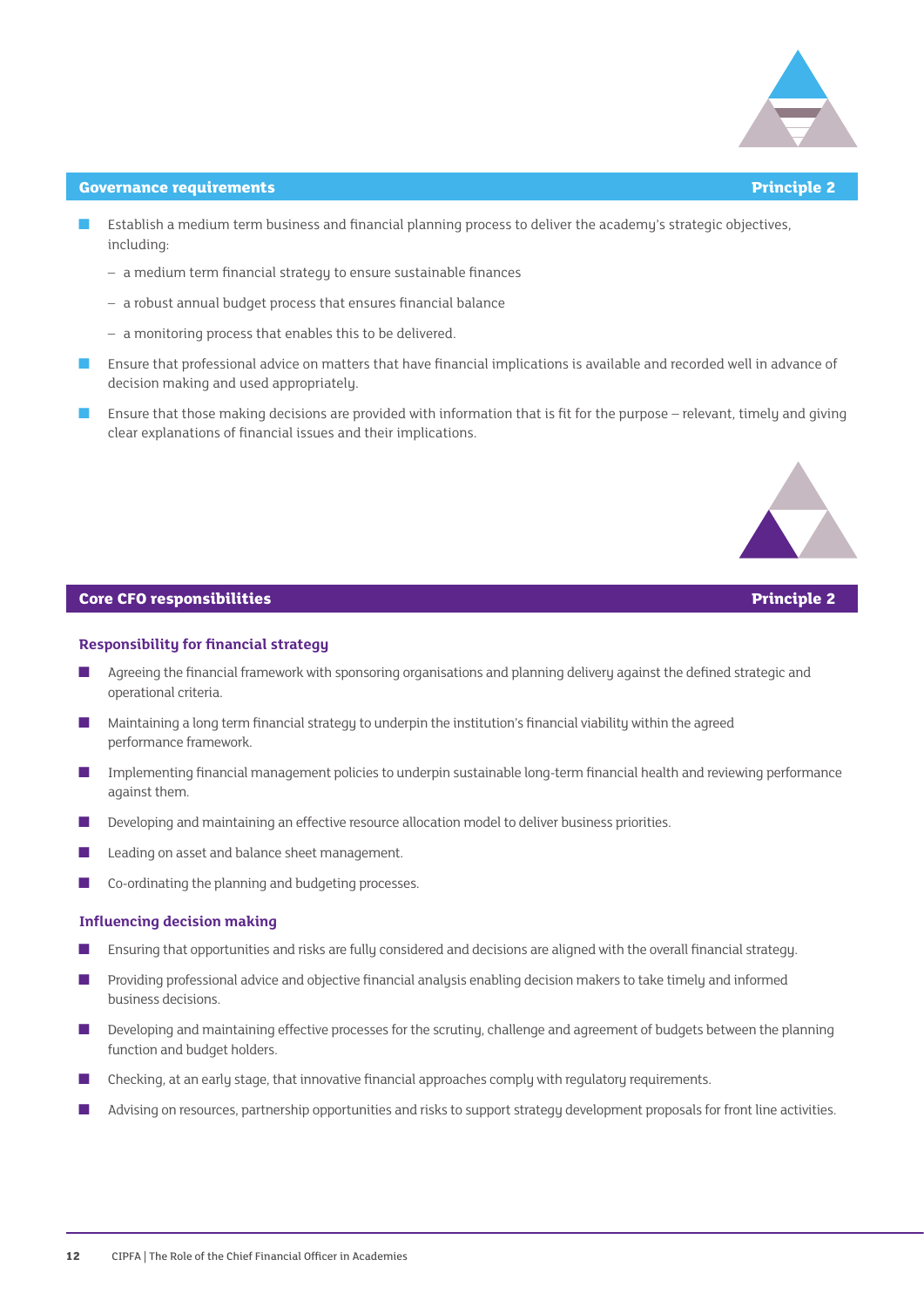

#### **Core CFO responsibilities Principle 2**

#### **Financial information for decision makers**

- Monitoring and reporting on financial performance that is linked to related performance information and strategic objectives that identifies any necessary corrective decisions.
- Translating the financial strategy into firm budgets and preparing timely management accounts.
- Ensuring the reporting envelope reflects partnerships and other arrangements to give an overall picture.



#### **Personal skills and professional standards Principle 2**

- Implement appropriate management, business and strategic planning techniques.
- Link financial strategy and overall strategy.
- Demonstrate a willingness to take and adhere to difficult decisions even under pressure.
- Take ownership of relevant financial and business risks.
- Network effectively within the organisation to ensure awareness of all material business decisions to which CFO input may be necessary.
- Provide clear, authoritative and impartial professional advice and objective financial analysis and interpretation of complex situations.
- Apply relevant statutory, regulatory and professional standards both personal and organisational.
- Demonstrate a strong desire to innovate and add value.
- Challenge effectively, and give and receive constructive feedback.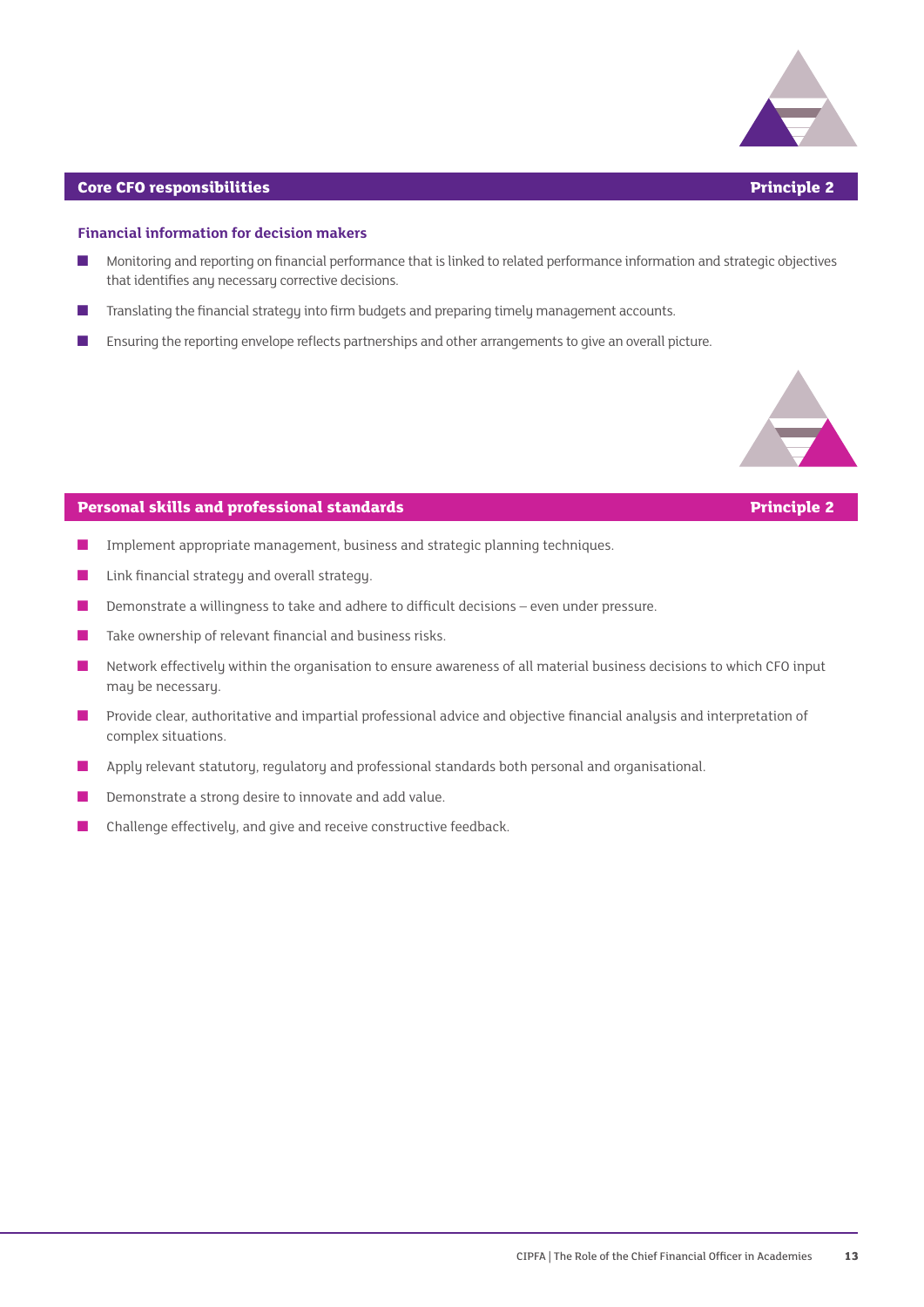

# principle 3

The CFO in a public service organisation must lead the promotion and delivery by the whole organisation of good financial management so that public money is safeguarded at all times and used appropriately, economically, efficiently, and effectively.

#### **Promotion and delivery of good financial management**

Good financial management is fundamental to establishing confidence in the public services and good relationships with the taxpayer and other funders. The 'leadership' collectively needs to set the tone that financial management is core to achieving strategic aims, and to demonstrate that public money is used well. Nevertheless it is the CFO who must take the lead in establishing a strong framework for implementing and maintaining good financial management across the organisation.

The CFO must actively promote financial literacy throughout the academy, so that the leadership team and managers can discharge their financial management responsibilities, alongside their wider responsibilities in relation to risk and performance management.

In an academy where financial management is, to any extent, devolved to academic and non-academic managers, staff outside the finance department have responsibility for financial processes and financial decisions. It is essential that the CFO and the finance department work in an effective partnership with these staff.

#### **Value for money**

The CFO has a key role to play in balancing control and compliance with value creation and performance. Better value for money (economy, efficiency and effectiveness) releases resources that can be recycled into higher priorities. Value for money should be the concern of all managers. but the CFO will need to take the lead in co-ordinating and facilitating a culture of efficiency. This will involve approaches and techniques such as:

- $\blacksquare$  enabling the academy to measure value for money, and making sure that it has the information to review value for money and performance effectively
- advising on appropriate strategies for managing assets and stretching utilisation, and the productive use of other resources

■ providing leadership in using and developing efficiency tools and techniques, including benchmarking, IT, shared services, process analysis and cost management, collaborating with others where this is more efficient, effective or economical.

As the senior officer normally responsible for overseeing the procurement strategy, the CFO has a key role in developing and improving procurement practice in his or her academy. All academies should ensure that their procurement functions are properly skilled and resourced, and making the best use of purchasing position, electronic procurement, forms of contract and procurement methods across departments.

The institution is regarded as the trustee of public funds, and academies are charitable bodies. The CFO has a prime obligation and duty to assist the accounting officer and the governing body in their responsibility for delivering value for money from those public funds and complying with their duties as charitu trustees.

#### **Safeguarding public money**

Academies are responsible for ensuring regularity, propriety and value for money for the public funding they receive. The *Academies Financial Handbook* requires that an academy trust must be able to show that public funds have been used as intended by Parliament. It therefore must:

- have sound internal control and risk management processes
- have processes to enable governing body members and managers to monitor the institution's current and forecast financial position
- prepare financial plans to secure short-term and longterm financial health
- ensure its trustees and managers have the skills, knowledge and experience to run the academy trust.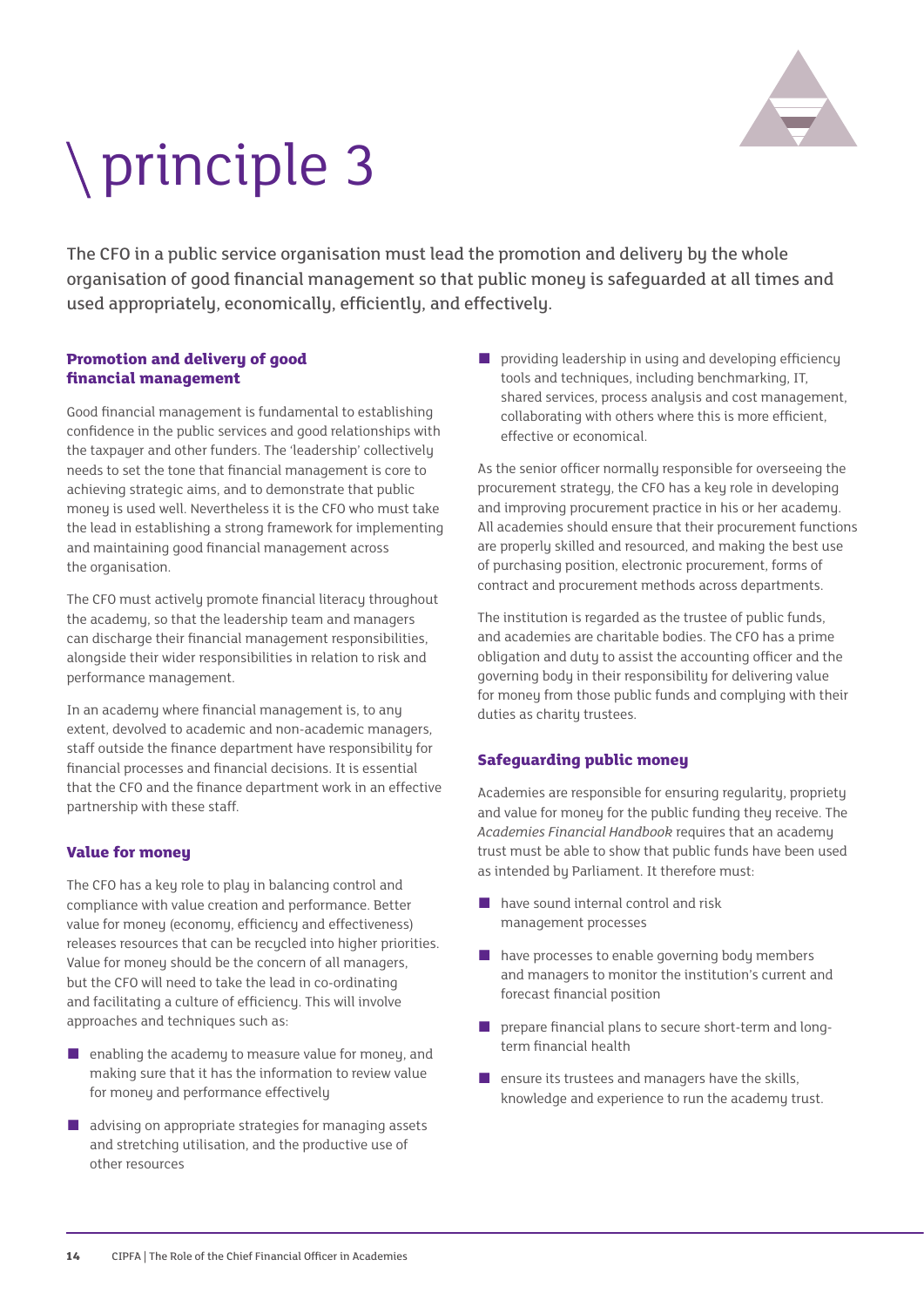This places a requirement on the academy trust to:

- approve a set of accounting policies
- maintain proper accounts
- prepare annual financial statements.

As academies are classified as central government public sector bodies, they are also covered by central government accounting principles, including government legislation. This means that financial information about academies is consolidated within the DfE's financial statements and estimates.

The CFO must lead the implementation and maintenance of a framework of financial controls and procedures for managing financial risks, and must determine accounting processes and oversee financial management procedures that enable the institution to budget and manage within its overall resources. At the most fundamental level this means ensuring robust systems of risk management and internal control, that financial control is exercised consistently, and that the organisation implements appropriate measures to protect its assets from fraud and loss.

Internal control extends beyond financial control. Academies have a duty to implement processes to review regularly the risks they face across all their operations with a view to reducing that risk to acceptable levels. The CFO will often be expected by his or her institution to take the lead in ensuring that risk management and internal control are embedded in all ongoing operations.

The CFO also has a specific role with regard to stewardship. This includes ensuring that the governance structures codify financial control, internal control, risk management and assurance, as well as defining a framework of financial accountabilities and reporting.

#### **Assurance and scrutiny**

Accountability for public expenditure is a core requirement for academies. They are held accountable by intermediary stakeholders, such as external auditors and inspectors, and by primary stakeholders – funders, the students and their parents, other service users and taxpayers.

Managing information flows is a key component of the CFO's role as an ambassador for the academy on financial matters and in building relationships with stakeholders. The CFO must also provide information and advice to those who officially scrutinise and review the institution: funders, regulators, and external audit, and any group which exercises scrutiny internally. The community, taxpayers and the press will also expect information.

Each institution must have in place a process for independent checking of financial controls, systems, transactions and risks. This function should report at least annually to the governing body and the accounting officer. The report should be considered by the audit (or equivalent) committee. It is the responsibility of the governing body, advised by its audit committee, to decide the best way to achieve an effective system for independent checking, such as an internal audit service.

Internal audit provides an important independent internal scrutiny activity. Academies may obtain their internal audit service on a contract basis either individually or as a group of institutions. Where it exists, the CFO must support the academy's internal audit arrangements, whether or not the function reports directly to him or her, and ensure that the audit committee or equivalent receives the necessary advice and information, so that both functions can operate effectively.

The role of the CFO in external reporting is to meet the reporting requirements relevant to the academy and to apply professional good practice, conscious of the needs of users. External financial reporting must be of good quality, supported by analysis and documentation and should receive an unqualified audit opinion. This will be facilitated by the CFO maintaining a constructive professional relationship with external auditors and inspectors.

Academies are required to keep proper accounting records and to prepare annual financial statements in accordance with the accounts directions issued by the funding body. This specifies that financial statements should be prepared in accordance with *Accounting and Reporting by Charities: Statement of Recommended Practice* (SORP). The objectives of the SORP are included at Appendix A to this guide.

The CFO has a key role in liaising with the academy's funding body and regulator. It is important to ensure that high quality information is provided on time and presents a consistent picture of the academy's finances. The CFO will need to ensure that regulatory relationships are based on trust and a shared understanding of the academy's finances.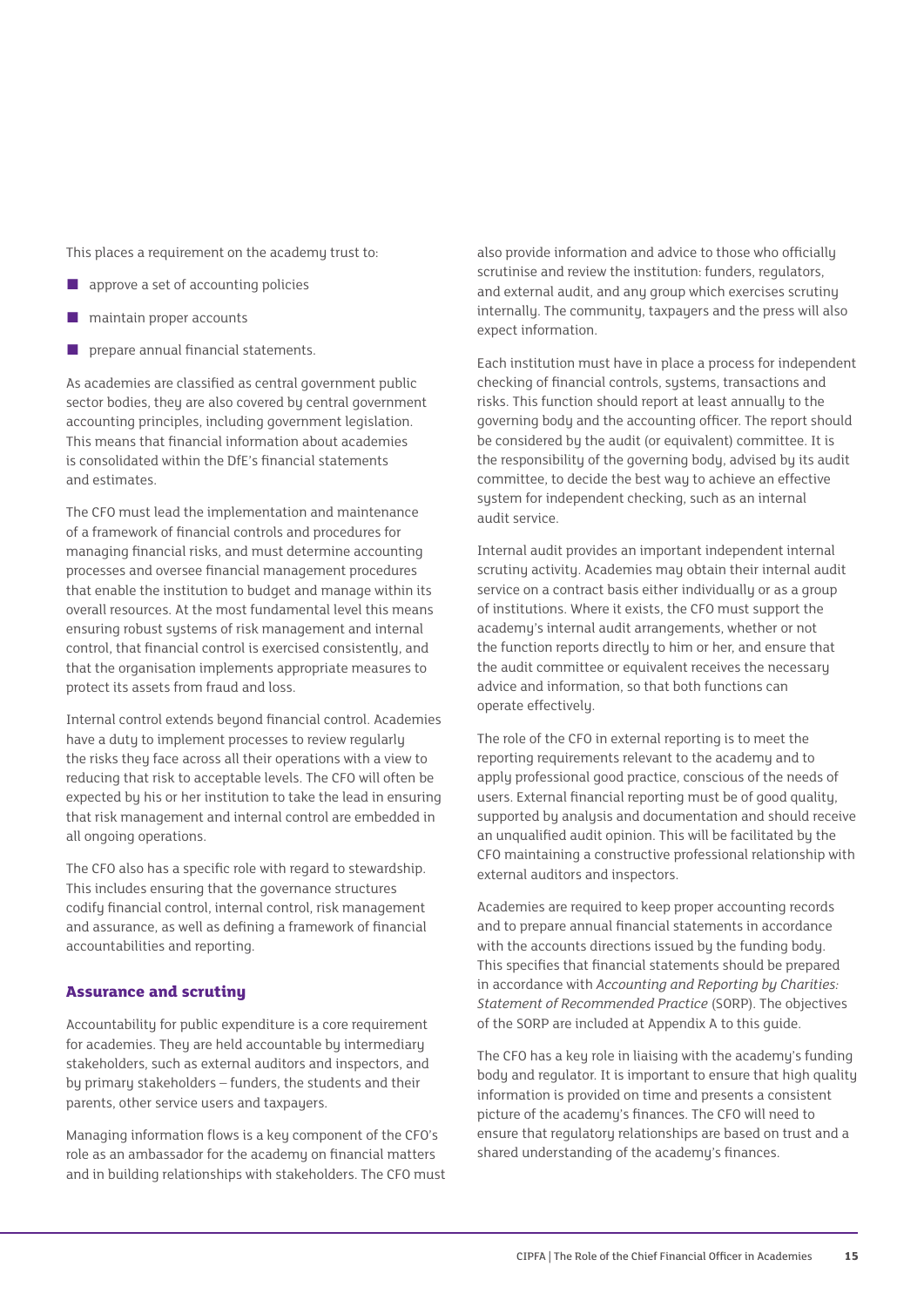

#### **Governance requirements Principle 3**

- Make the CFO responsible for keeping financial records and accounts, and for maintaining an effective system of financial control designed in conformity with appropriate ethical standards.
- Address the academy's arrangements for financial and internal control, for managing risk in annual governance reports and for publishing in line with the regulatory requirements.
- Publish annual financial statements on a timely basis to communicate the institution's activities and achievements, its financial position and performance.
- Maintain and resource an effective internal audit function or equivalent.
- Develop and maintain an effective audit committee or equivalent.
- Ensure that the organisation makes best use of resources and that taxpayers and/or service users receive value for money.
- Embed financial competencies in person specifications and appraisals.
- Ensure that managers' roles and responsibilities for monitoring financial performance/budget management are clear.
- Assess the financial skills required by members of the leadership team and other managers and commit to develop those skills to enable their roles to be carried out effectively.



#### **Core CFO responsibilities Principle 3**

#### **Promotion of financial management**

- Assessing the academy's financial management style and the improvements needed to ensure it aligns with the academy's strategic direction.
- Actively promoting financial literacy throughout the academy.

#### **Value for money**

- Challenging and supporting decision makers, especially on affordability and value for money, by ensuring policy and operational proposals with financial implications are signed off by the finance function.
- Advising on the financial thresholds for 'key' decisions where required.
- Developing and maintaining appropriate asset management and procurement strategies.
- Managing long term commercial contract value.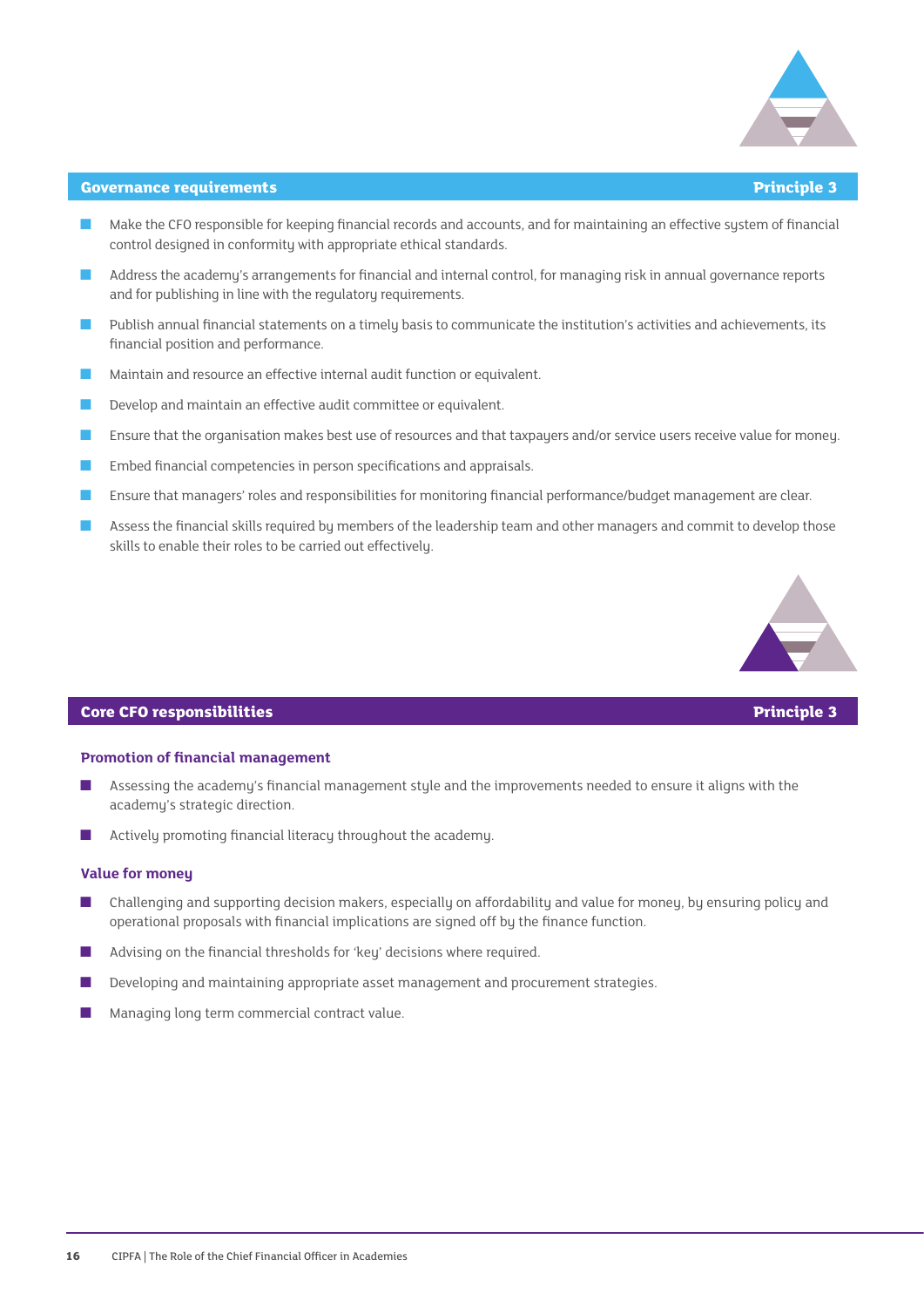

#### **Core CFO responsibilities Principle 3**

#### **Safeguarding public money**

- Applying strong internal controls in all areas of financial management, risk management and asset control.
- Establishing budgets, financial targets and performance indicators to help assess delivery.
- Implementing effective systems of internal control that include clear financial regulations and operating procedures and ensuring that they are updated regularly and understood by all to secure probity.
- Ensuring that the institution has put in place robust arrangements for evaluating the effectiveness of the control environment and systems of internal control as required by professional standards.
- Ensuring that delegated financial authorities are respected.
- Applying discipline in financial management, including managing cash and banking, treasury management, debt and cash flow, with appropriate segregation of duties.
- Implementing appropriate measures to prevent and detect fraud and corruption.
- Establishing proportionate business continuity arrangements for financial processes and information.
- Ensuring that any partnership arrangements are underpinned by clear and well documented internal controls.

#### **Assurance and scrutiny**

- Reporting performance of both the academy and its partnerships to the governing body and other parties as required.
- Ensuring that financial and performance information presented to members of the public, and a whole range of outside bodies including the funding body covering resources, financial strategy, service plans, targets and performance, is accurate, clear, relevant, robust and objective.
- Ensuring that financial and non-financial data underpinning information supplied to outside bodies such as the funding body is accurate and clear and that the systems generating such data are robust.
- Supporting and advising the audit committee and relevant scrutiny groups.
- Ensuring that the financial statements are prepared on a timely basis, meet the requirements of the law, financial reporting standards and professional standards as reflected in *Accounting and Reporting by Charities: Statement of Recommended Practice.*
- Liaising with the external auditor and ensuring that external auditors, governors and colleagues are aware of the institution's financial arrangements and controls.<sup>8</sup>

**<sup>8</sup>** The CFO may also have responsibility for compliance with legislation such as the Bribery Act and data protection. He/she may also be responsible for risk management and business continuity planning.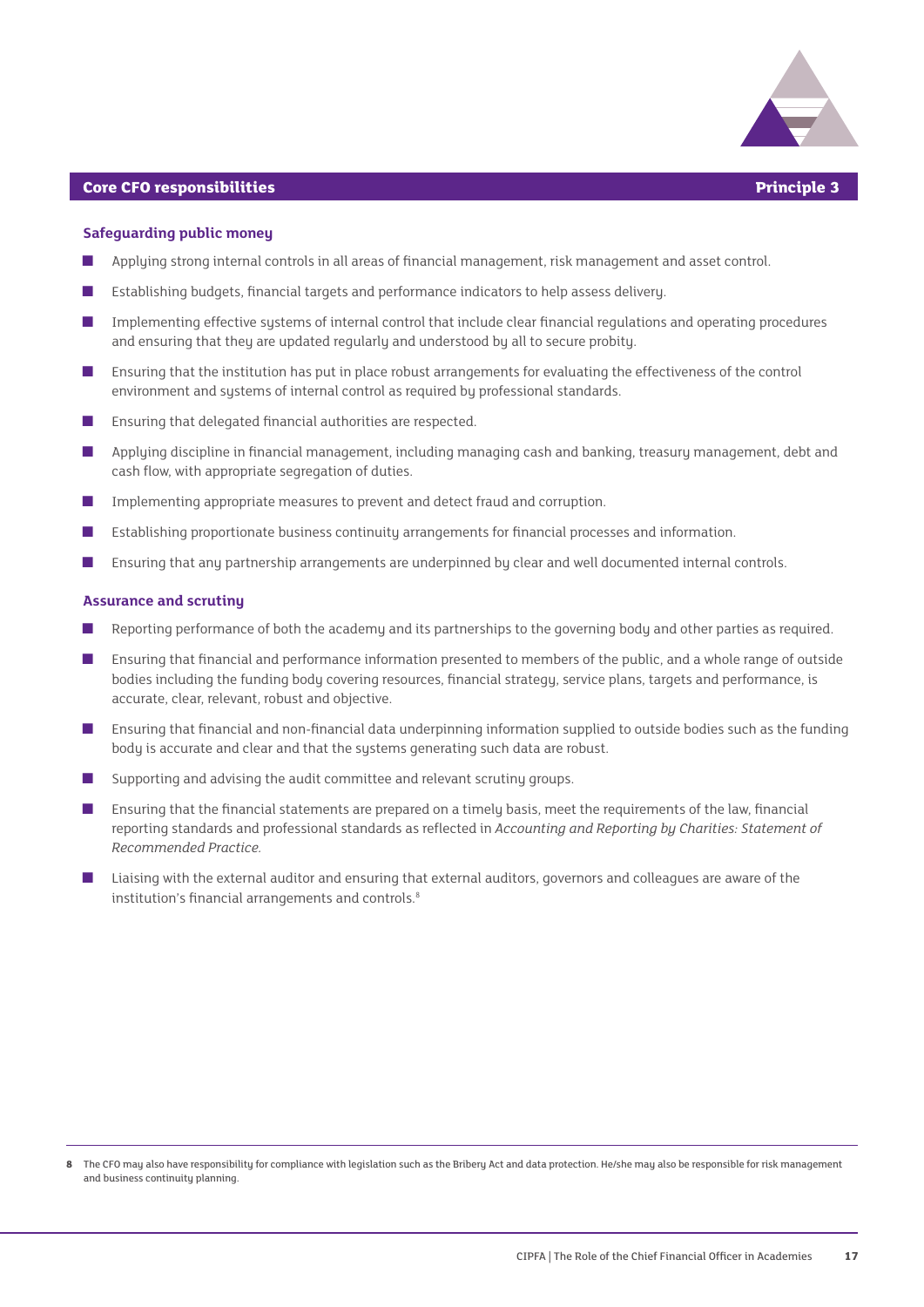

#### **Personal skills and professional standards Principle 3**

- Build and demonstrate commitment to continuous improvement and innovative, but risk-aware, solutions.
- Place stewardship and probity as the bedrock for management of the institution's finances.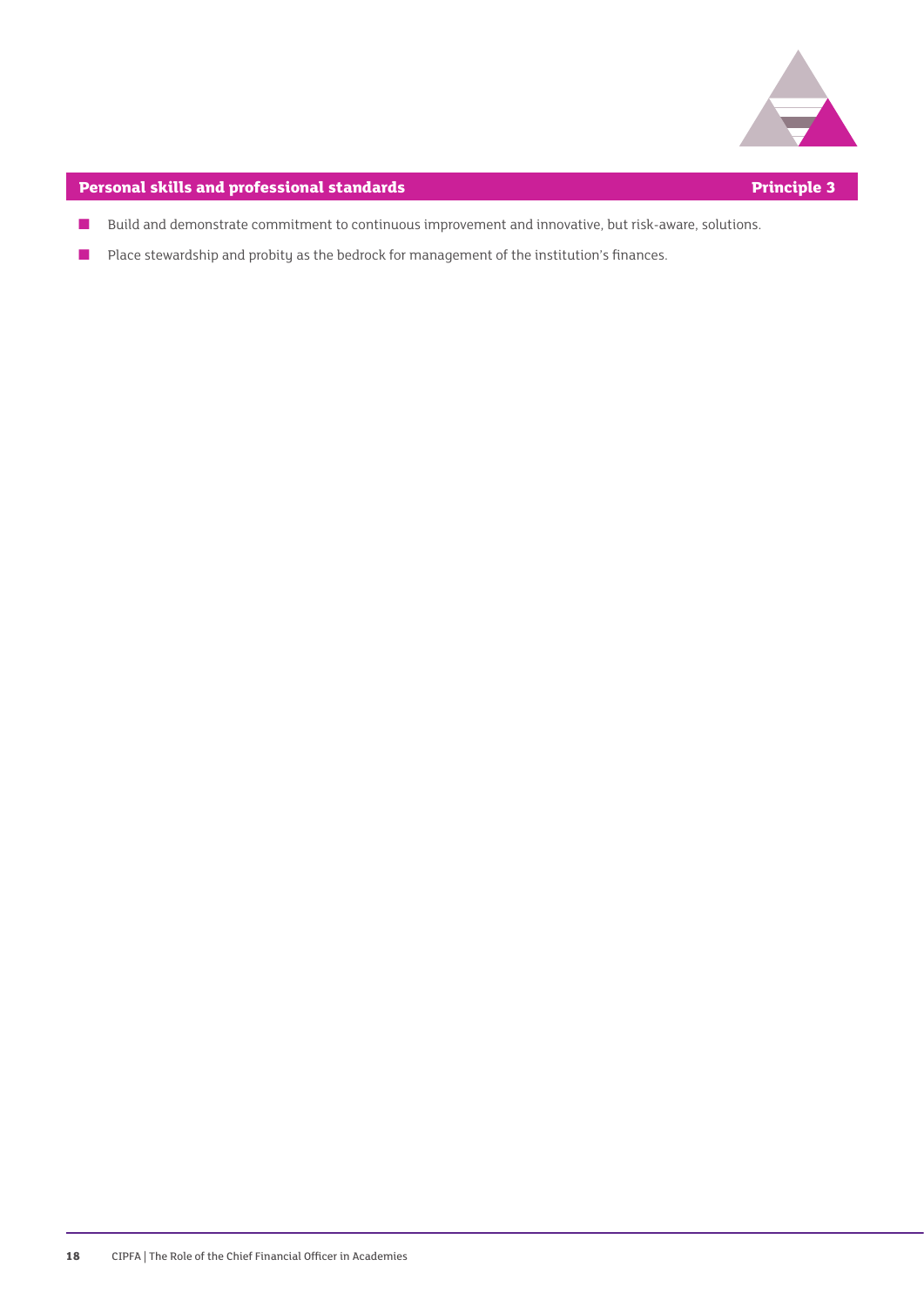

## principle 4

The CFO in a public service organisation must lead lead and direct a finance function that is resourced to be fit for purpose.

#### **Meeting the finance needs of the business**

The organisation of finance functions across the public services is changing rapidly. In some sectors finance teams have been devolved to business areas. Arrangements may also include outsourced functions, or services shared between organisations. However it is organised, the finance function must also have a firm grasp of the organisation's financial position and performance. The CFO must ensure that there is sufficient depth of financial expertise, supported by effective systems, to discharge this responsibility and challenge those responsible for the organisation's activities to account for their financial performance. The resources available must be proportionate to the complexity of the financial environment.

Although the finance function has a prime responsibility to support members of the academy governing body and all levels of management in the delivery of education, it also has to maintain important relationships with a complex variety of stakeholders including the local community and government bodies. Key business relationships essential to the effective and efficient performance of the finance function include:

- the funding body
- external agencies
- government departments
- all the institution's employees plus pensioners
- the academy's students (past, present and future)
- tax authorities (HMRC)
- professional advisers (includes auditors, bankers, insurers and solicitors)
- other schools, further and higher education institutions
- $\blacksquare$  the local community, including the business community and the general public.

#### **Appropriately developed finance skills**

The CFO has a particular responsibility for learning and development among finance staff in order to ensure that both current and likely future finance skill needs are addressed. This will include identifying the competencies needed by the finance function, including specialist skills, and ensuring it can access the skills and experience to exercise stewardship of public finances, develop financial performance and contribute effectively to new organisational directions and innovation.

The CFO must ensure that the 'head of profession' role for accountants and/or finance specialists organisationwide is properly discharged in order to ensure that regulatory and professional standards are complied with and that appropriate training and support are available. Exercising leadership on financial matters in a devolved environment will require a documented line of professional accountability to the CFO, where this is not a direct line management relationship.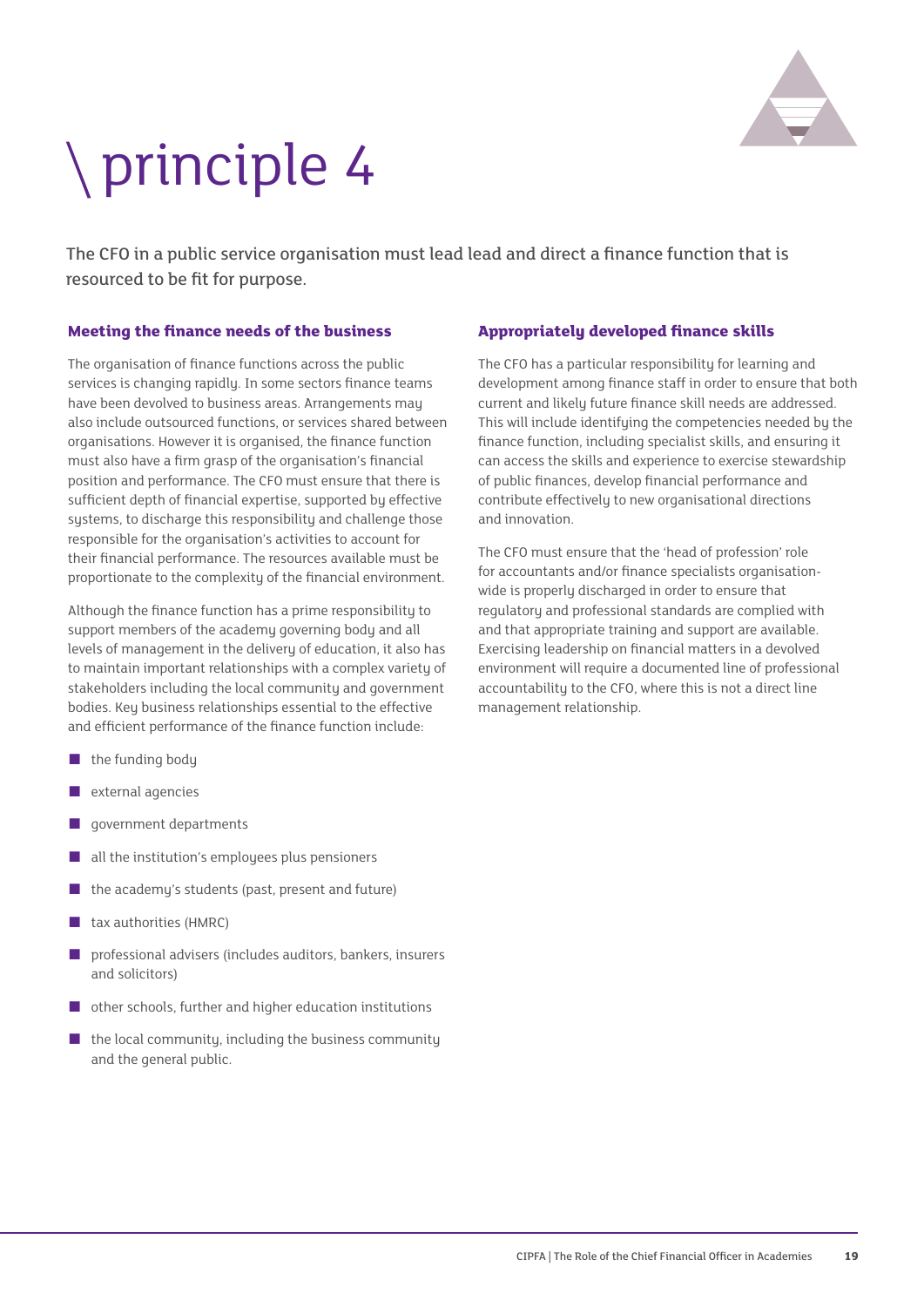

#### **Covernance requirements Principle 4**

- Provide the finance function with the resources, expertise and systems necessary to perform its role effectively and discharge its responsibilities.
- Ensure there is a line of professional accountability to the CFO for finance staff throughout the institution.



#### **Core CFO responsibilities Principle 4**

- Leading and directing the finance function so that it makes a full contribution to, and meets the needs of, the business.
- Determining the resources, expertise and systems for the finance function that are sufficient to meet business needs and negotiating these within the overall financial framework.
- Implementing robust processes for recruitment of finance staff and/or outsourcing of functions.
- Reviewing the performance of the finance function and ensuring that the services provided are in line with the expectations and needs of its stakeholders.
- Seeking continuous improvement in the finance function.
- Ensuring that the 'head of profession' role for all staff with finance duties in the organisation is properly discharged and ensuring that appropriate financial training and support are available.
- Acting as the final arbiter on the application of professional standards.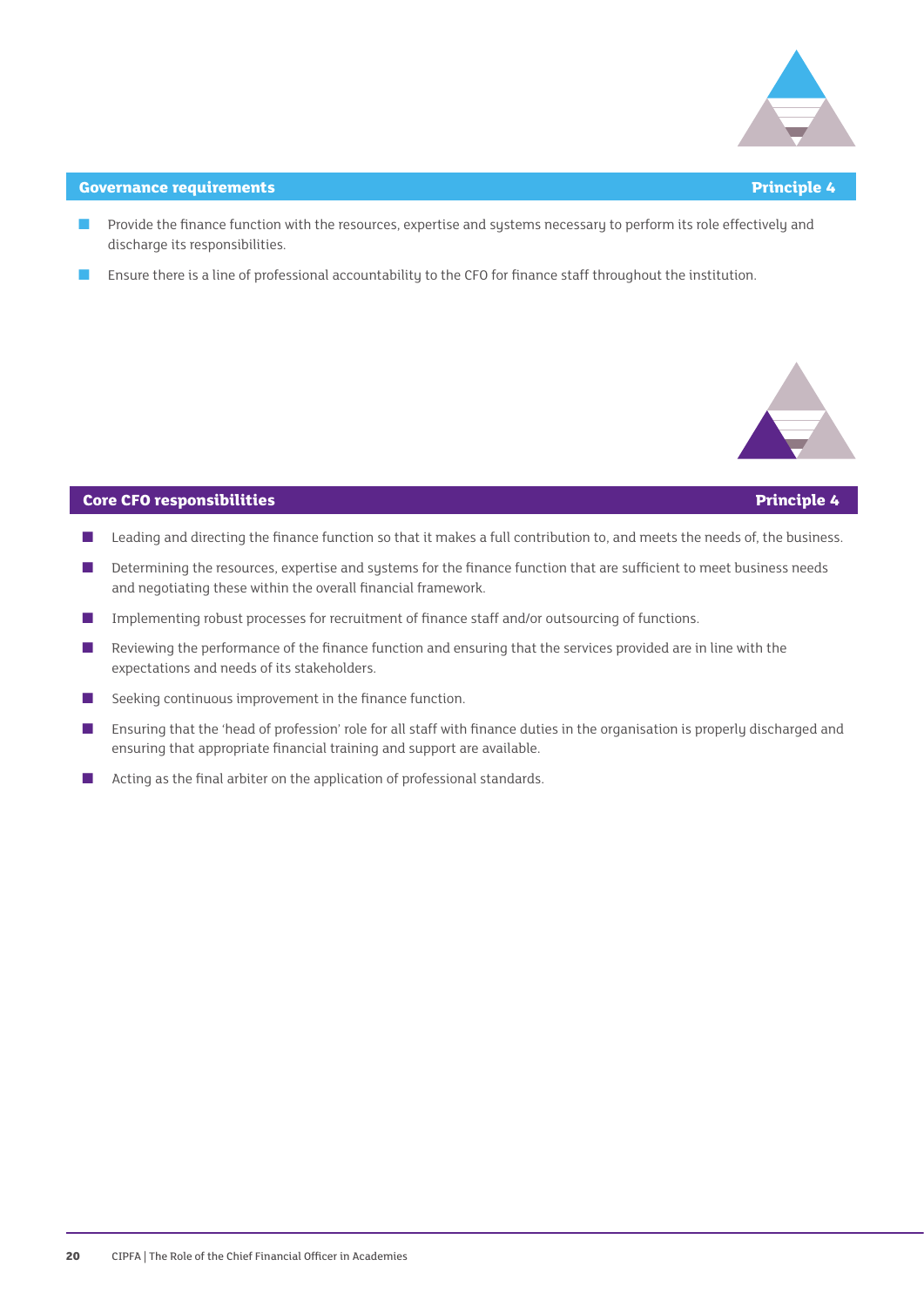

#### **Personal skills and professional standards Principle 4**

- Create, communicate and implement a vision for the finance function and ensure that there is a clear understanding of what the finance function will provide, the timescales, format and content.
- Establish an open culture, built on effective coaching and a 'no blame' approach.
- Promote effective communication within the finance department, across the broader organisation and with external stakeholders and ensure that there are suitable processes for reviewing standards of service delivery and customer satisfaction levels.
- Demonstrate high professional standards and maintain up to date competencies and skills.
- Set and monitor meaningful performance objectives for the finance team.
- Promote high standards of ethical behaviour, probity, integrity and honesty and exercise leadership by conducting him/ herself in accordance with high standards of personal and professional behaviour.
- Ensure, when necessary, that outside expertise is called upon for specialist advice not available within the finance function.
- Promote discussion on current financial and professional issues and their implications.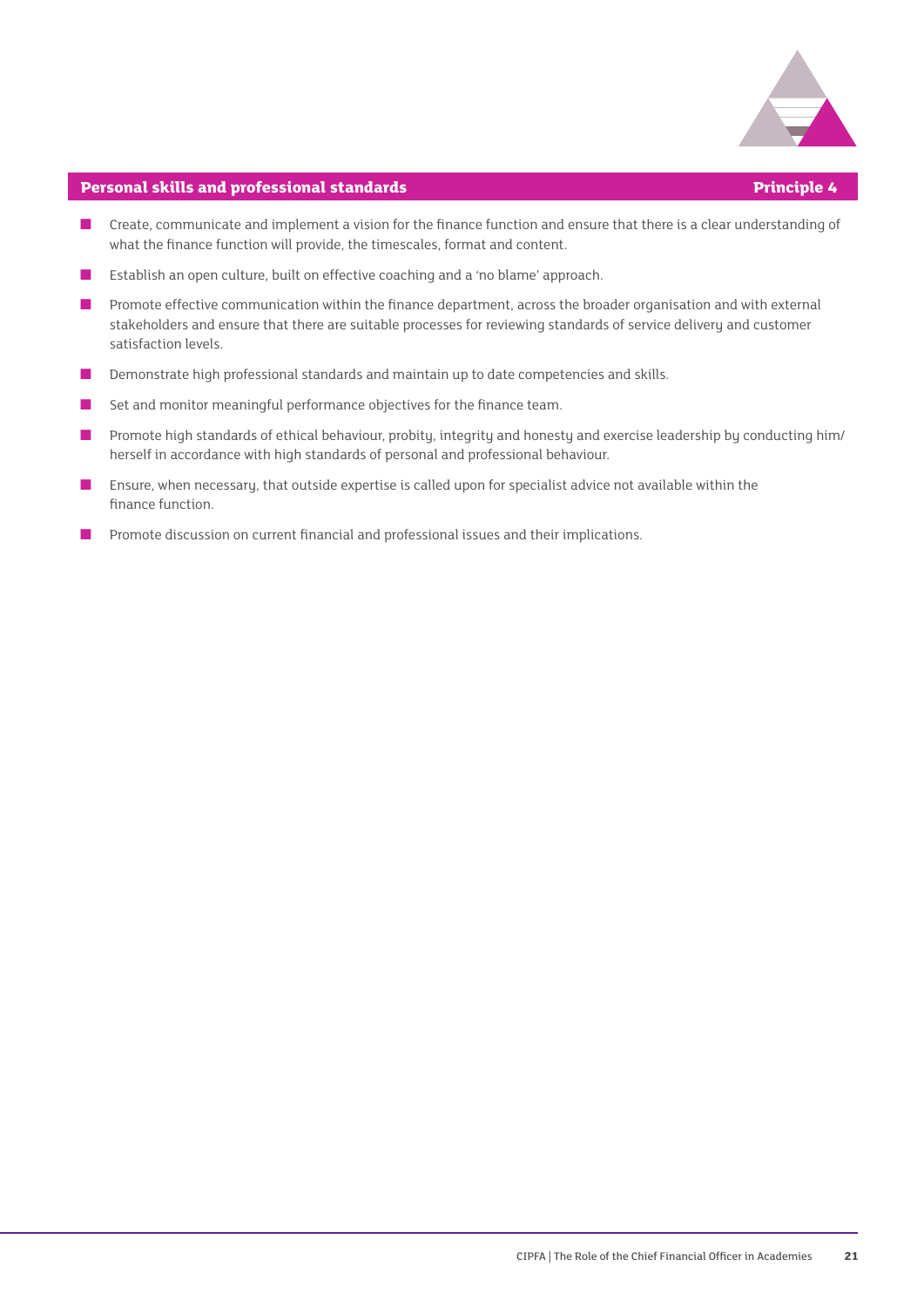### principle 5



The CFO in a public service organisation must be professionally qualified and suitably experienced.

#### **Demonstrating professional and interpersonal skills**

The CFO must be able to demonstrate their own professional standing to exercise financial leadership throughout the organisation. Where the CFO is a member of a professional body, his or her skills, knowledge and expertise will have been tested by examination and must be continuously developed in a structured and monitored context. The CFO must adhere to the professional values of accuracy, honesty, integrity, objectivity, impartiality, transparency and reliability and promote these throughout the finance function.<sup>9</sup>

The CFO must communicate complex financial information in a clear and credible way. He or she should be able to operate effectively in different modes including directing, influencing, evaluating and informing. The CFO must also have the confidence to give impartial and objective advice even if it may be unwelcome, and be sufficiently forceful to intervene with authority if financial or ethical principles need to be asserted or defended.

The Education Funding Agency requires that an academy trust's finance staff must be appropriately qualified and/ or experienced. CIPFA believes that an academy will benefit greatly from ensuring that its CFO is a member of an accountancy body recognised by the International Federation of Accountants (IFAC). A professional qualification can help a CFO gain the confidence of the institution's finance team, academic staff, other colleagues, and external parties who deal with the institution. However, a CFO needs to demonstrate a skill set beyond a professional qualification. This means that, to be effective, CFOs should not only have a background of technical expertise but also display strong leadership and interpersonal skills.

A CFO is in a position of leadership and influence within an institution. An evident commitment to personal development and learning is an important quality to exemplify as the head of the finance function in the institution. CIPFA believes

that, to maintain their competence, CFOs should commit themselves to their own continuing professional education. Qualified accountants are required by their professional codes to do this. It is recommended that they participate in and promote the continuing professional development scheme of their professional body.

Components of a possible job description encompassing these skills and attributes are included at Appendix B to this guide to assist those responsible for appointing a new CFO. It is not envisaged that it provides a set example, rather that individual institutions will take the points relevant to their own circumstances.

#### **Applying business and professional experience**

The CFO must understand how and when to apply the tools and techniques of financial analysis in support of business decisions in order to evaluate proposals and to offer well founded and expert advice. Such techniques include strategic analysis, review of sector best practice, benchmarking, option appraisal, performance measurement, and risk assessment. However data is not always clear cut and the CFO must also be able to apply judgement to imperfect information.

The CFO must have a good understanding of public sector finance and its regulatory environment and comply with standards formulated through rigorous due process in support of the public interest to support the leadership team effectively. The CFO must also have a good understanding of the principles of financial management, and personally set a tone for the organisation that finance matters and is a key part of everyone's job throughout the institution.

**<sup>9</sup>** *Code of Ethics,* IFAC, 2005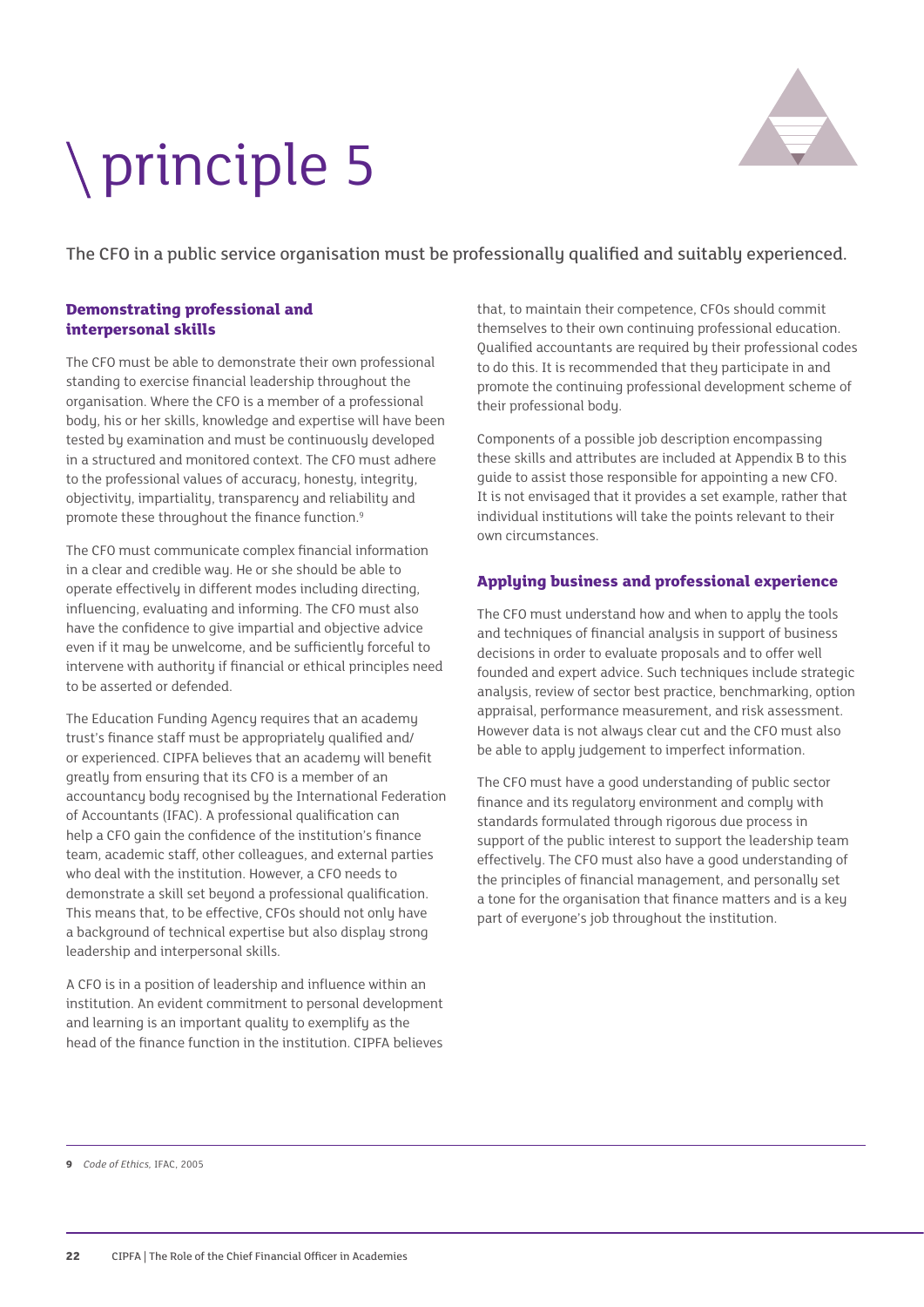

#### **Governance requirements Principle 5**

- Appoint a suitably qualified/experienced CFO whose core responsibilities include those set out under the other principles in this guide and ensure that these are properly understood throughout the institution.
- Ensure that the CFO has the skills, knowledge, experience and resources to perform effectively in both the financial and non-financial areas of their role.



#### **Personal skills and professional standards Principle 5**

- Benefit from being a member of an accountancy body recognised by IFAC, qualified through examination, and subject to oversight by a professional body that upholds professional standards and exercises disciplinary powers.
- Adhere to international standards set by IFAC on:
	- ethics
	- Continuing Professional Development.
- Demonstrate IT literacy.
- Have relevant prior experience of financial management in the public services or private sector.
- Understand public service finance and its regulatory environment.
- Apply the principles of corporate finance, economics, risk management and accounting.
- Understand personal and professional strengths.
- Undertake appropriate development or obtain relevant experience in order to meet the requirements of the non-financial areas of the role.
- Maintain a presence in national professional networks and, through these and other means, ensure an up-to-date overview of sector policies and developments.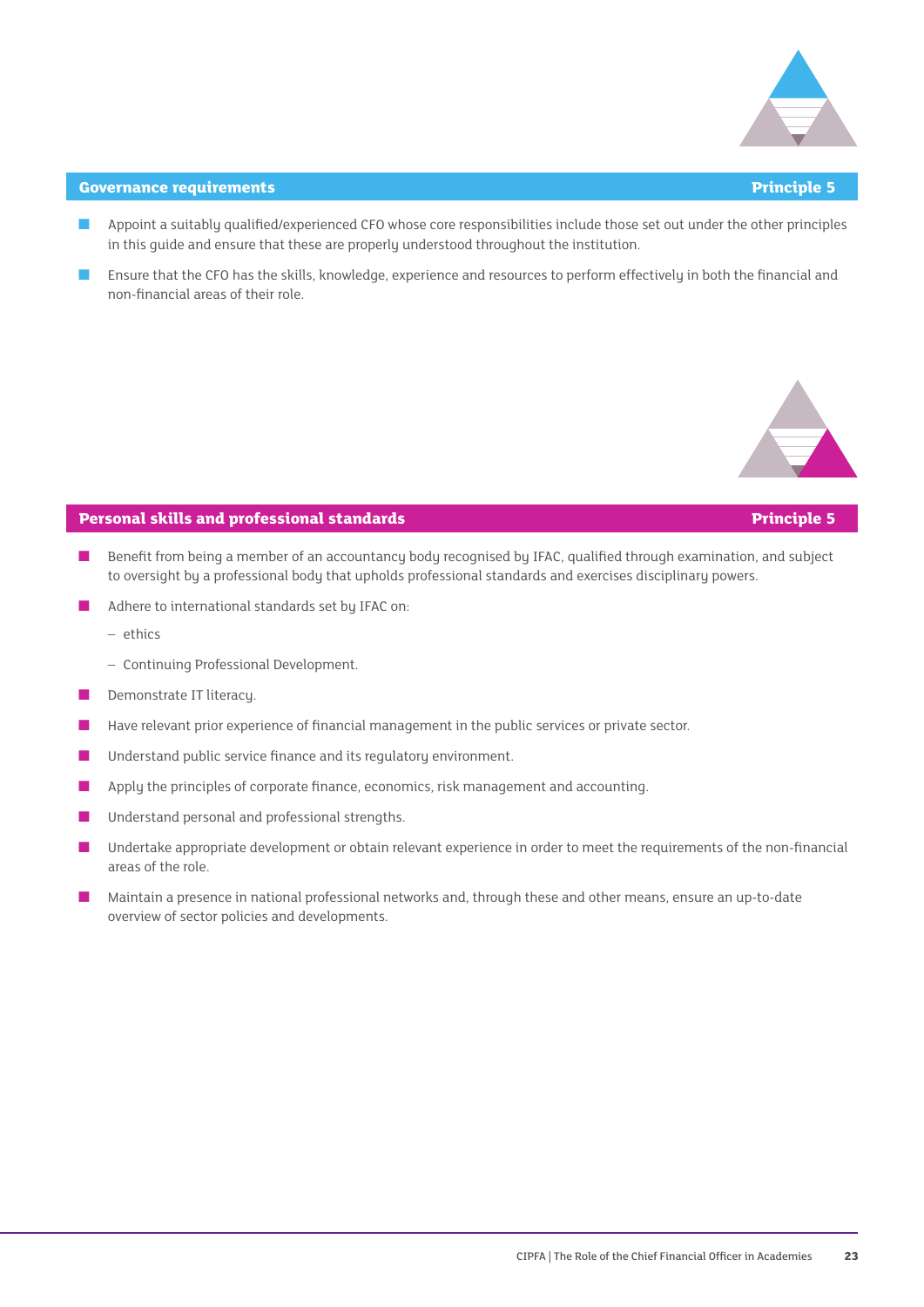#### Appendix A

### objectives of the charities SORP

*The objectives of the SORP are to provide financial statements for the main groups of users which show:*

- *a true and fair view of the financial position of the institution at the balance sheet date and of the income and expenditure and cash flows for the period then ended*
- *an analysis of the income received from all sources within the period of the annual financial statements*
- an analysis of the expenditure on all activities within the period of the annual financial statements
- *an indication of the assets and liabilities of the institution, classified in suitable form*
- *any known or probable circumstances which might significantly affect the financial position of the institution*
- *an indication of how the institution is performing financially, including the adequacy of the working capital, its practical solvency (or insolvency), and its investment performance.*

*This is achieved by all institutions publishing in a common format:*

- *an income and expenditure account (including footnotes)*
- *a balance sheet*
- *a cash flow statement*
- *a statement of total recognised gains and losses.*

*The preparation and publication of financial statements is at the heart of a chief financial officer's responsibilities.*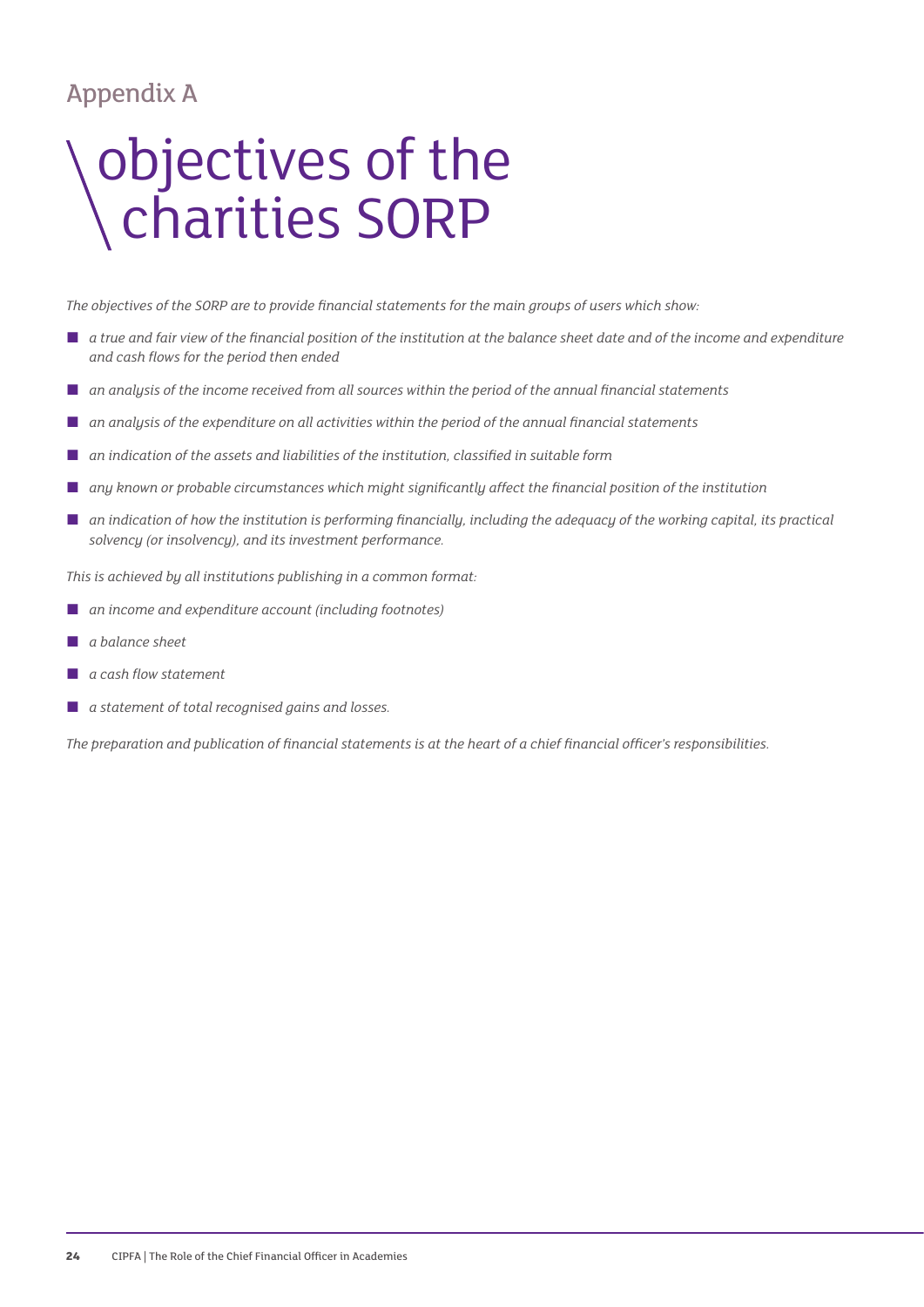#### Appendix B

### a possible job **description**

#### **The Role of the Chief Financial Officer**

*The chief financial officer will be directly responsible to the principal who is the accounting officer for the academy and is ultimately responsible for the proper financial conduct of the institution. The chief financial officer will provide advice on strategic financial issues and be responsible for financial management and for the leadership and management of the financial team. The chief financial officer is a key member of the academy's senior management team.*

*The chief financial officer is expected to bring a modern, business-like approach to the leadership of the finance function, running it as a highly competent and efficient service with an emphasis on business partnership across the academy and with devolution of the service where appropriate. The appointee will develop and deliver a proactive, customer-focused service.* 

*The finance team consists of three staff, comprising two senior accounts assistants and a finance assistant. The team is responsible for all aspects of financial management, including payroll, exchequer services, the management of financial records, resource allocation and budget control, financial planning (strategic and operational), the financial management of projects, funding relationships with the funding body and other agencies and related contractual arrangements with external organisations.*

*In addition to leading the finance team, the chief financial officer will contribute to strategy and policy development to support the academy's aims and objectives, will ensure the provision of management information for the college's planning and monitoring systems, and will ensure the completion of statistical returns to external agencie*s.

#### **Key Relationships**

| Responsible to:  | Principal                                                                                                                |
|------------------|--------------------------------------------------------------------------------------------------------------------------|
| Responsible for: | Two senior accounts assistants and a finance assistant                                                                   |
| Key contacts:    | Principal                                                                                                                |
|                  | Directors; heads of departments; chair of governing body; chair of finance committee; chair of<br><i>audit committee</i> |
|                  | Professional advisers including auditors and bankers                                                                     |
|                  | Investment advisers, HMRC                                                                                                |
|                  | Relevant personnel within funding bodies                                                                                 |

#### **Main Duties**

*This is a senior management team post that will change over time and where the post holder needs to be responsive and proactive in the context of strategic priorities. It is not possible therefore to set out a full range of duties. The following is an indicative list. It is not in order of importance.*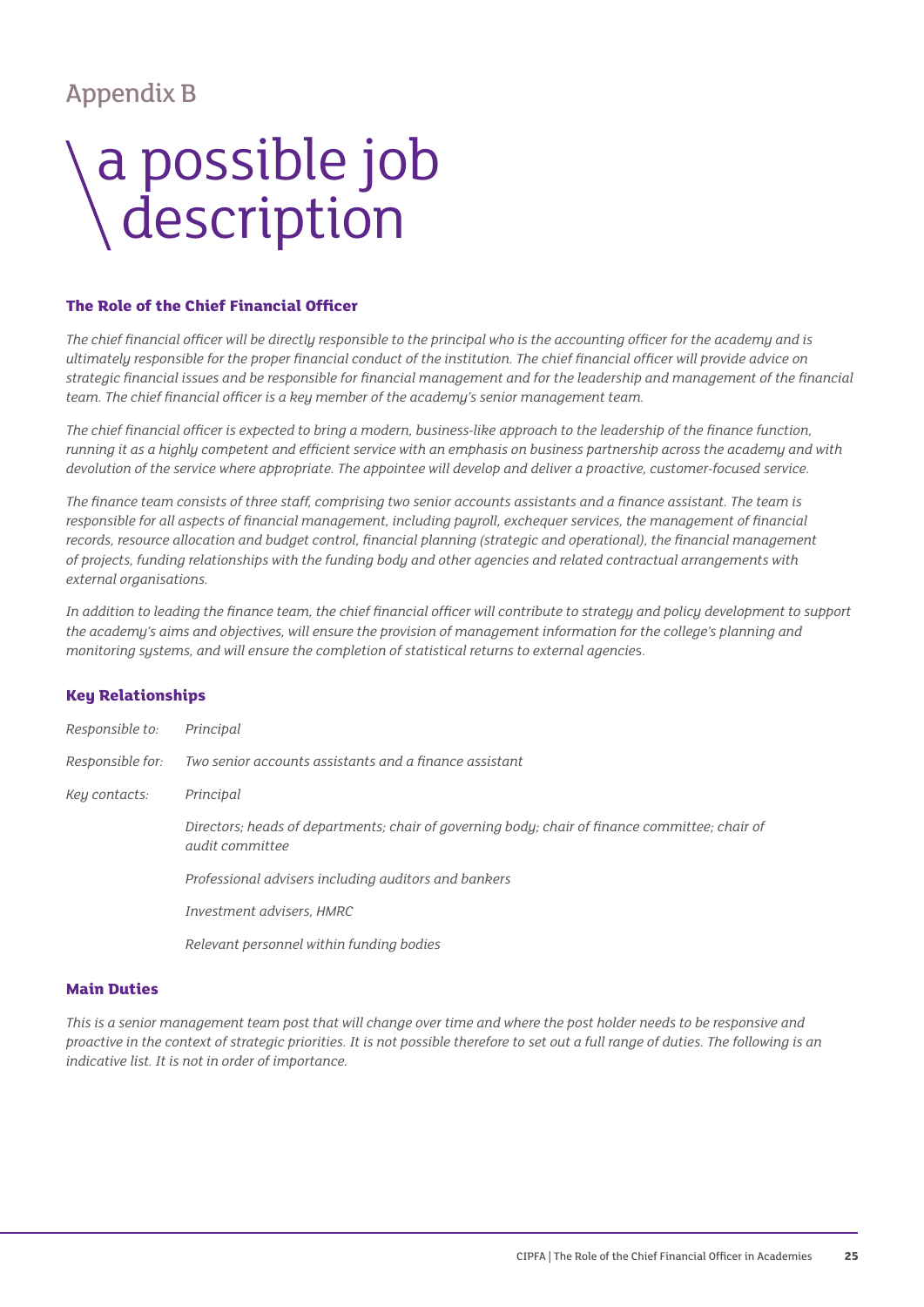#### **Strategic**

- *Providing strategic advice to the principal, governing body and senior managers on all issues relating to financial matters.*
- *Preparing the academy's annual financial forecasts, forecasts for corporate strategies and plans in consultation with the principal and senior colleagues, and developing and implementing strategies for maximising the academy's current finances.*
- *Managing the finance team and overseeing the development and maintenance of financial systems and procedures, including appropriate IT systems.*
- *Being accountable to the principal for the proper financial operations of the academy.*
- Building close and effective working relationships with key partners.
- Participating in the management of major academy projects as required by the principal.

#### **Operational**

- *Providing the financial lead to the strategic planning process, including: annual budgets, periodic forecasts and funding requirements.*
- *Developing and maintaining financial systems to ensure:* 
	- *– pension records and returns are up to date*
	- *– effective management of the payroll and that all tax and National Insurance records and returns are up to date*
	- *– income collection procedures are operating effectively and debt problems are minimised*
	- *– invoices are processed efficiently.*
- *Preparing the annual academy budget, working closely with senior managers and budget holders to ensure consistency with the academy's strategic and financial objectives.*
- *Monitoring the income and expenditure budgets across the academy and giving early warning of difficulties.*
- *Providing accurate and timely information to enable effective budgetary control, decision making and sound strategic planning.*
- *Ensuring that effective financial structures and controls are in place to support robust financial management.*
- *Maintaining the academy's accounts in accordance with the funding agreement and Academies Financial Handbook issued by the funding body and in accordance with the financial regulations and procedures of the academy. The chief financial officer will ensure that the academy follows best practice in terms of financial governance, and ensure the probity, and*  legislative compliance, of all financial transactions, including payroll and cash handling, and the integrity and suitability of *all control mechanisms (audit and risk management).*
- *Preparing the annual accounts to prescribed standards and taking responsibility for the completion and submission of regulatory reporting.*
- *Liaising with both internal and external auditors to enable them to operate effectively.*
- *Liaising, on behalf of the principal, with the funding body on financial matters.*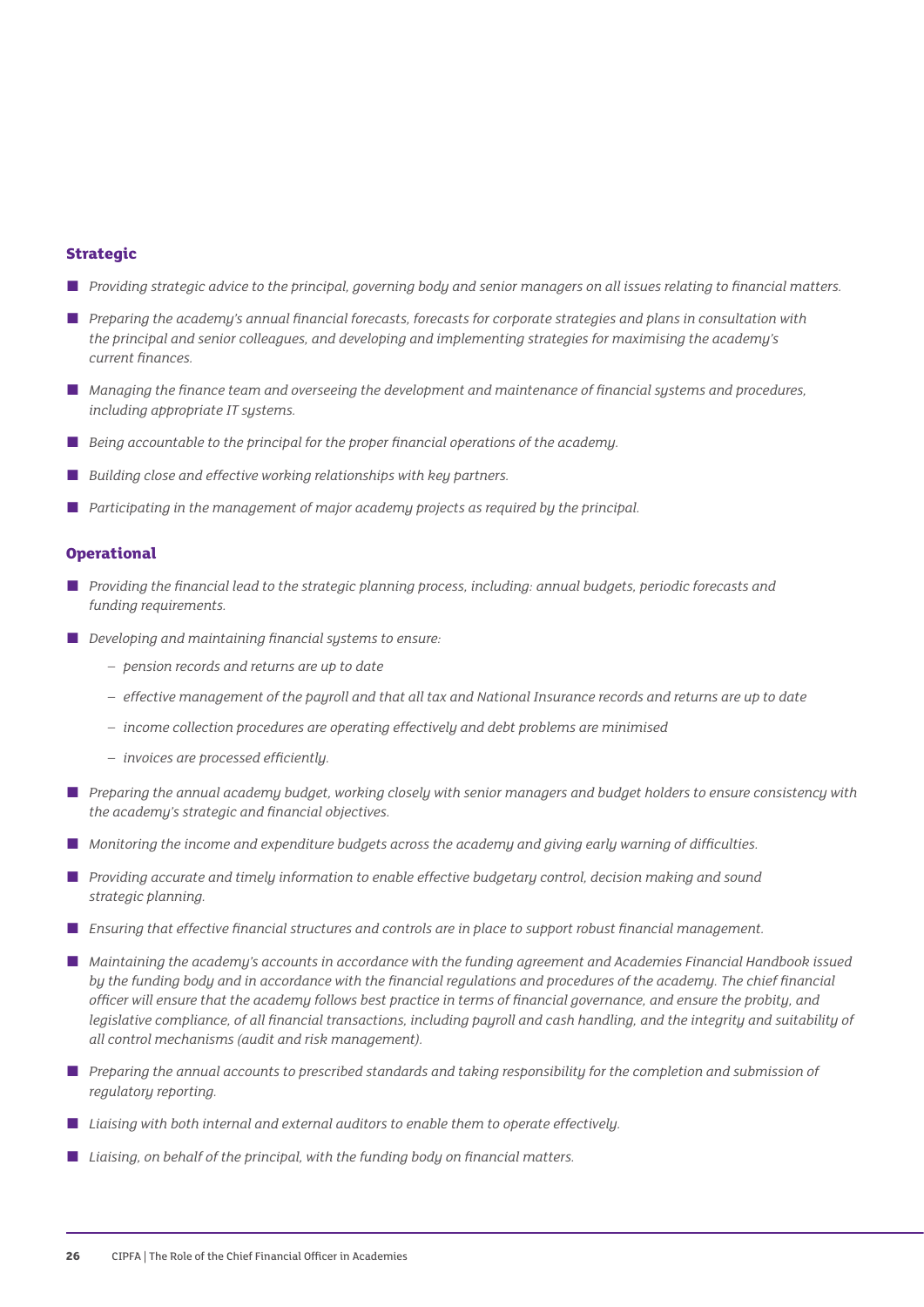- *Proactively managing the academy's relationship with its bankers, to ensure that appropriate and efficient systems are in place for the academy's accounting procedures.*
- *Proactively managing the cash position of the academy and its operating activities, and reporting regularly on this aspect of financial management to the governing body.*
- *Planning and co-ordinating all tax and treasury management practice and policy, with particular reference to charitable status and cash management.*
- *Helping to ensure that the academy achieves value for money across all its activities, including the delivery of services.*
- *Managing the academy's procurement processes.*
- *Maintaining the academy's risk register.*
- Leading, managing and developing staff within the finance team and promoting a strong customer service ethos and *high professional standards. The chief financial officer will ensure that the finance team works in collaboration with other academy functions.*
- *Ensuring that the finance team seeks continuing improvement in its management and financial systems.*

#### **General**

- *Attending meetings within the academy and external events as required.*
- *Preparing policy and review papers as required and requested.*
- *Maintaining a presence in national professional networks and through these and other means ensuring a current overview of sector policies and developments.*
- *Managing the finance team's staff development programme, including conducting staff development reviews and participating, as required, in training, induction and staff development events.*
- *Complying with and upholding, in all respects, the academy's code of practice on equality and diversity.*
- *Undertaking such other duties as the principal may require from time to time.*

#### **Performance Measures**

*We are developing performance measures for senior posts to provide greater clarity of institutional objectives and expected individual performance levels. Typical performance measure approaches for this post (which will be the subject of discussion with the successful candidate) will include:*

- *performance of the finance team's staff in customer satisfaction surveys*
- *accuracy and timeliness of financial returns to statutory agencies*
- *accuracy, timeliness and quality of presentation of internal management information on financial matters, including cash flow information, budgetary control information etc*
- *achievement of streamlined and cost-effective processes for financial administration.*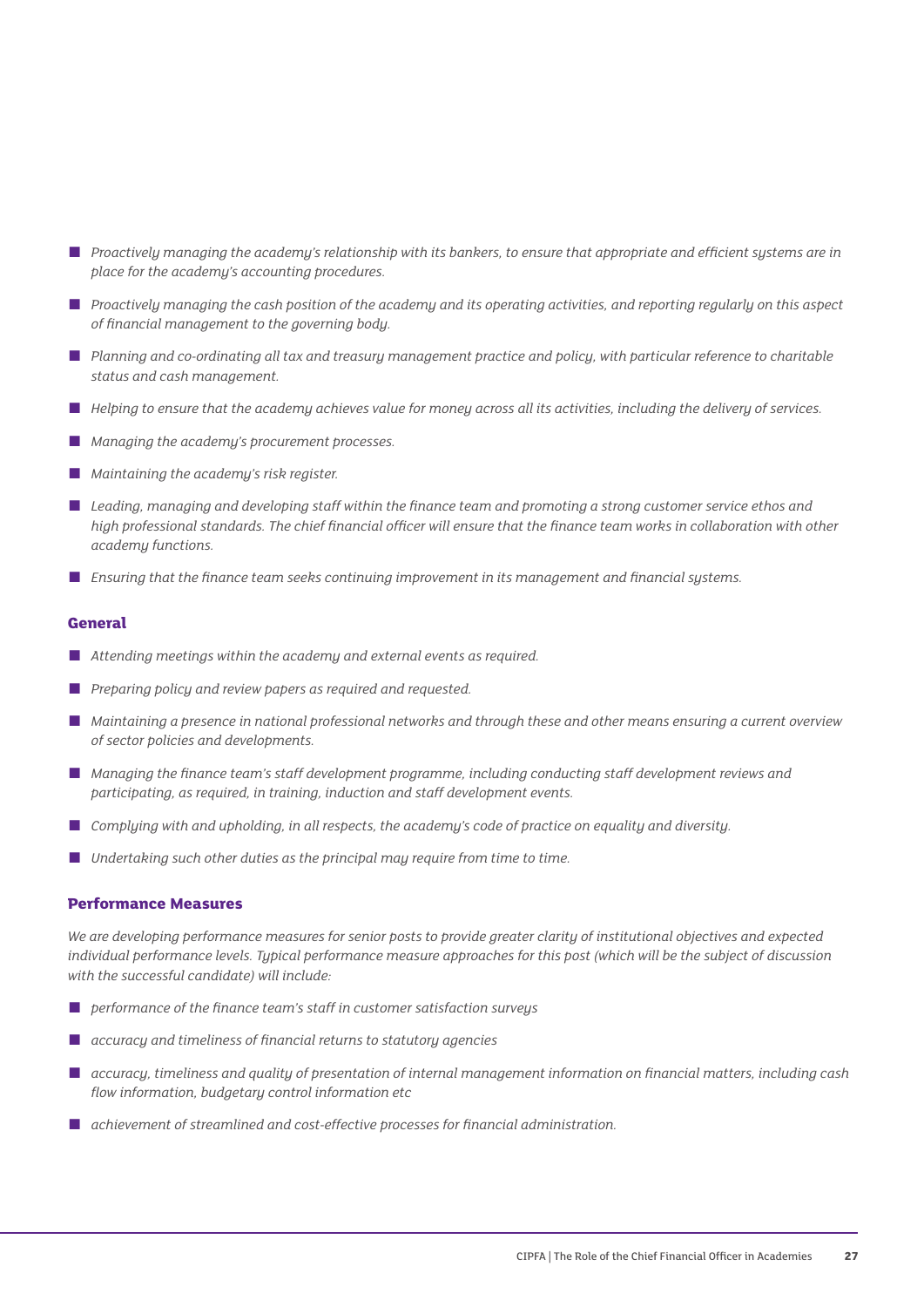#### **Person Specification**

*The role of chief financial officer calls for a finance professional with the necessary experience, skills and personal qualities to be able to operate as part of a close-knit senior management team. There is an important role to play leading the finance team in providing a robust financial infrastructure as well as an excellent opportunity to play an important and active part in the strategic direction of this forward looking, successful and thriving academy.*

*The post holder:* 

- *will be expected to have a degree or equivalent qualification*
- would benefit from a full qualification from a major accountancy body
- should be able to demonstrate a track record of successful financial leadership and building effective teams
- should have financial reporting and management skills, and experience of working with stakeholders to develop strong *financial understanding and empathy across an organisation*
- *should have high ethical standards and influencing skills with the ability to engage effectively with all staff across the academy and with the governing body*
- *should show evidence of entrepreneurialism and innovation, with an ability to identify commercial opportunities to maximise income*
- *should have excellent analytical skills and sound judgment*
- should have excellent communication and presentational skills
- should have experience of financial information systems and be computer literate
- should have a good knowledge of the funding, regulatory and legislative environment of academies.